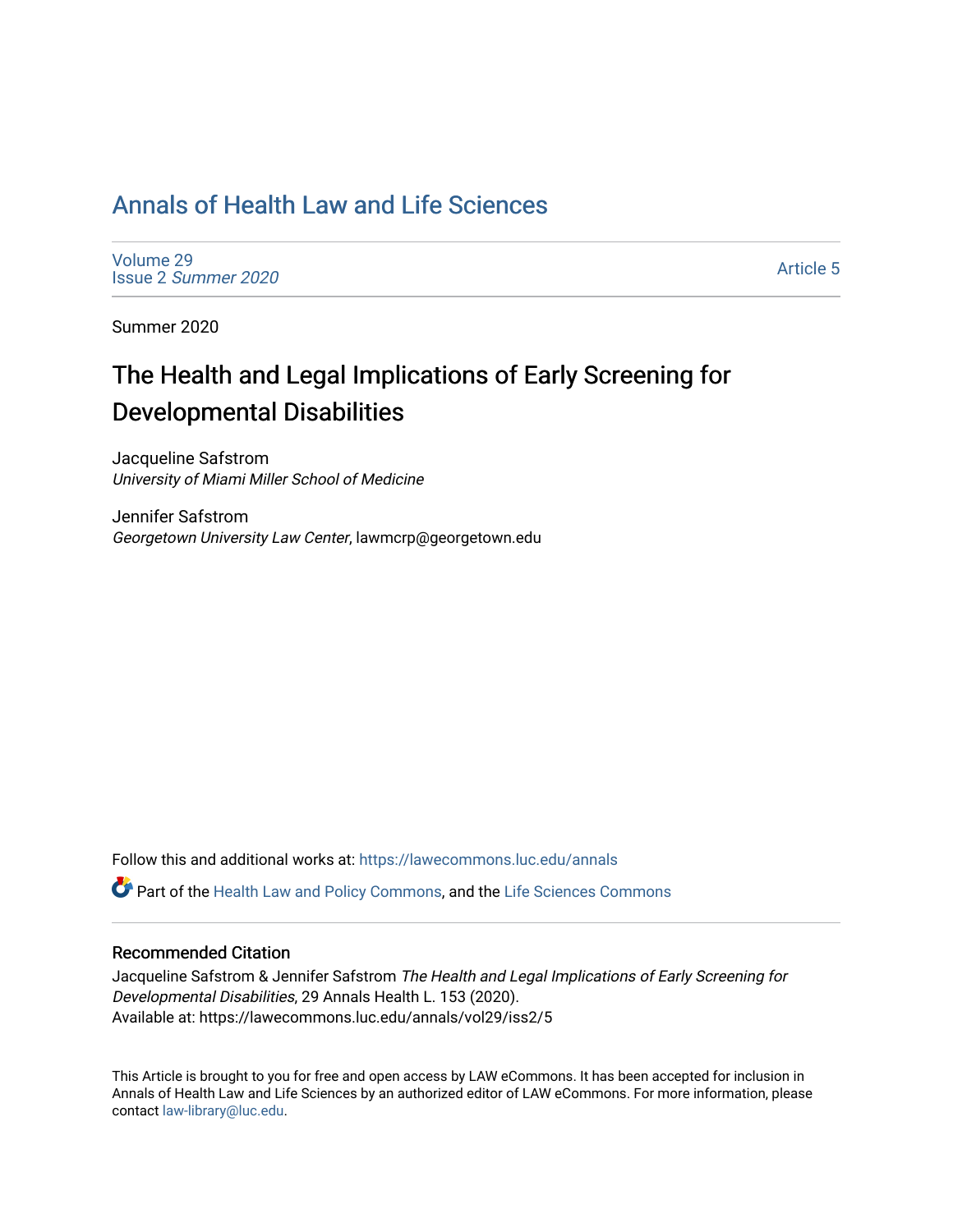# The Health and Legal Implications of Early Screening for Developmental Disabilities

*By: Jacqueline Safstrom & Jennifer Safstrom\** 

#### **INTRODUCTION**

Child development is a multifaceted process and there are certain milestones to reach that are imperative for healthy, timely growth and development.<sup>1</sup> Developmental monitoring, screening, and testing can aid in the identification, examination, and follow-up of a child's progress.<sup>2</sup> However, there are a plethora of barriers which inhibit a child's ability to access and receive adequate, quality care.<sup>3</sup> These broader factors, or social determinants of health, can lead to an underutilization of preventive health services, causing a delay in early identification and intervention for children.<sup>4</sup> This can have serious, adverse repercussions, because targeting interventions among children from birth to five years old is the most impactful time to

 <sup>\*</sup> Jacqueline Safstrom, University of Miami Miller School of Medicine, MPH, 2018; University of Miami, B.A., B.S., 2017. Jennifer Safstrom, Georgetown University Law Center, J.D., 2018; University of Miami, B.A., 2011. The authors dedicate this project to their nephew, Nicholas. They thank their parents, Robert and Elena, for their love and dedication; their sister, Laura, for her tireless encouragement and endless humor; and Owen Berry for his enthusiastic and unwavering support. Additionally, the authors extend their appreciation for the thoughtful feedback offered by the participants of the *Thirteenth Annual Health Law Symposium: Addressing the Health Care Needs of Justice-Involved Populations* and the diligent edits provided by the staff of the *Annals of Health Law and Life Sciences*. All views expressed are those of the authors and do not reflect those of any current or previous employer, client, or other entity.

<sup>1.</sup> *Milestone Checklist*, CTRS. FOR DISEASE CONTROL & PREVENTION, [www.cdc.gov/ncbddd/actearly/pdf/checklists/Checklists-with-](http://www.cdc.gov/ncbddd/actearly/pdf/checklists/Checklists-with-Tips_Reader_508.pdf)[Tips\\_Reader\\_508.pdf](http://www.cdc.gov/ncbddd/actearly/pdf/checklists/Checklists-with-Tips_Reader_508.pdf) (last visited Apr. 5, 2020).

<sup>2.</sup> *Developmental Monitoring and Screening*, CTRS. FOR DISEASE CONTROL & PREVENTION, [www.cdc.gov/ncbddd/childdevelopment/screening.html](http://www.cdc.gov/ncbddd/childdevelopment/screening.html) (last visited Apr. 5, 2020).

<sup>3.</sup> *Access to Health Services Across Life Stages*, OFF. OF DISEASE PREVENTION & HEALTH PROMOTION, [www.healthypeople.gov/2020/leading-health](http://www.healthypeople.gov/2020/leading-health-indicators/2020-lhi-topics/Access-to-Health-Services/determinants)[indicators/2020-lhi-topics/Access-to-Health-Services/determinants](http://www.healthypeople.gov/2020/leading-health-indicators/2020-lhi-topics/Access-to-Health-Services/determinants) (last visited Apr. 5, 2020).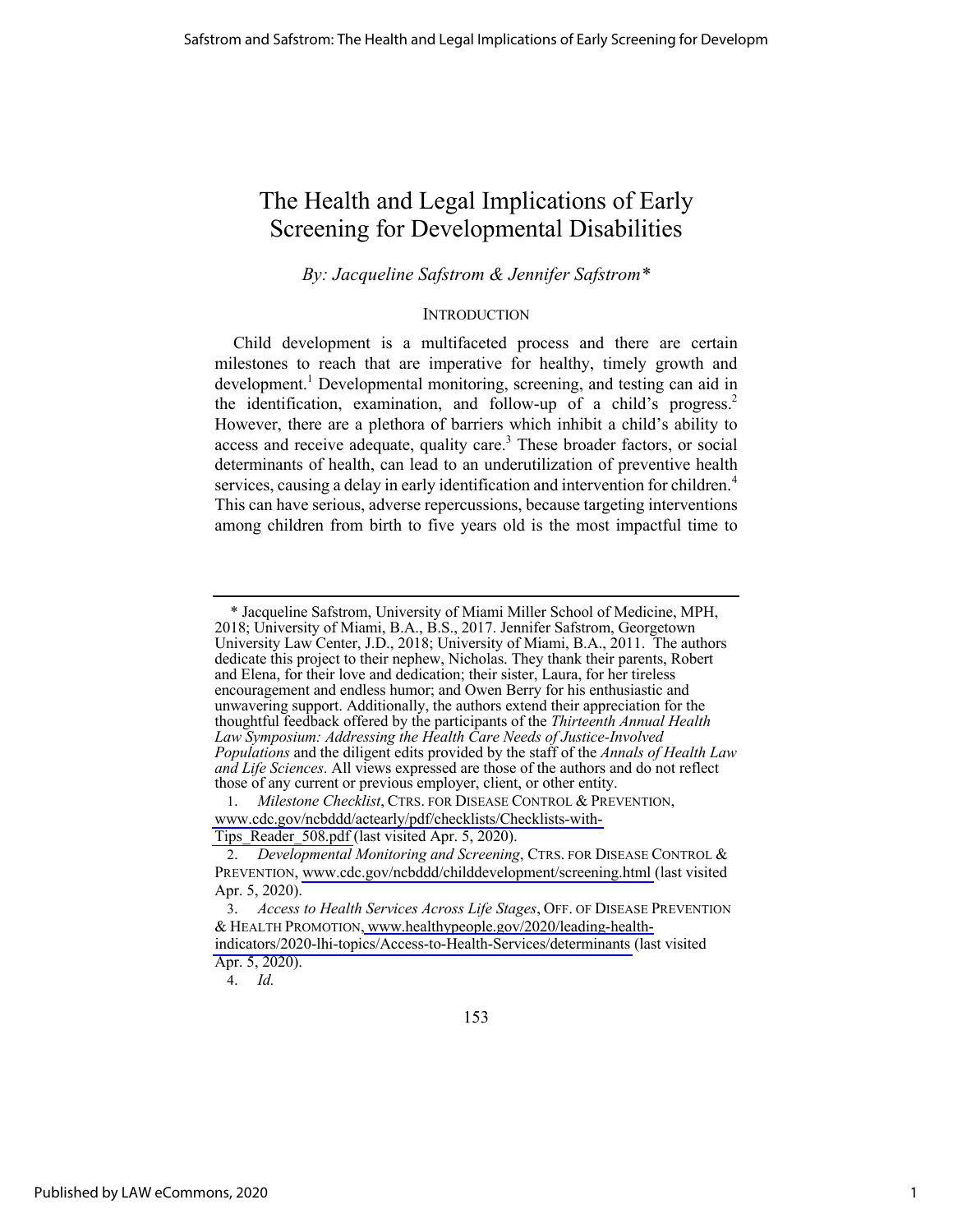make effective changes in a child's development.<sup>5</sup>

A family may experience a range of barriers to care, including limited health literacy, insufficient financial access, or fear of stigma. These issues impact access to insurance, willingness to seek care, and treatment or service options. Even when an individual can access care, other challenges, such as a lack in continuity of care or limited access to long-term services, can impede a child from accessing the support and interventions critical for their development. Without satisfactory development, a child is more likely to encounter educational challenges and legal issues. From an early age, these setbacks continue to persist and build upon one another. This lack of early detection further limits a child's ability to overcome said challenges and, in turn, results in poorer health outcomes, educational challenges, and increased legal troubles.

It is imperative to not only address and improve the lack of early developmental monitoring, but to also improve the systems aiding and contributing to these negative outcomes. Health outcomes can be improved through provider education that prioritizes awareness of child development and cultural competency. Additionally, policy changes to expand access to insurance and care, as well as professional regulation and enforcement efforts could help improve health outcomes. Similarly, educational challenges can be addressed through systemic policy reform efforts, especially those that target existing disparities, ensuring access to quality classroom opportunities and limiting bias in disciplinary practices. These reforms are essential to prevent the spillover of these effects into the criminal sphere, where individuals with a disability are overrepresented in interactions with law enforcement, convictions, and carceral populations. There additional prospective reforms—ranging from sentencing reform to expungement efforts—that could serve to restore justice to the criminal legal system.

This paper traces the trajectory of a person through various stages of life and possible interactions with a variety of institutions. Part II assesses the importance of childhood developmental monitoring and early intervention services, particularly as they pertain to setting a child up for success. Part III delves deeper into the social determinants that impact a child's access to services, which in turn influence a child's health and developmental outcomes, as addressed in Part IV and educational opportunities, as explored in Part V. Finally, Part VI highlights how a lack of opportunity at the earliest stages of life can lead to higher rates of incarceration and justiceinvolvement, followed by a discussion of ideas for reform.

Understanding the Importance of Childhood Developmental Monitoring

<sup>5.</sup> *Birth to 5: Watch Me Thrive*!, U.S. DEP'T OF HEALTH & HUMAN SERVS., EARLY CHILDHOOD DEV., [www.acf.hhs.gov/ecd/child-health-development/watch](http://www.acf.hhs.gov/ecd/child-health-development/watch-me-thrive)[me-thrive](http://www.acf.hhs.gov/ecd/child-health-development/watch-me-thrive) (last visited Apr. 5, 2020).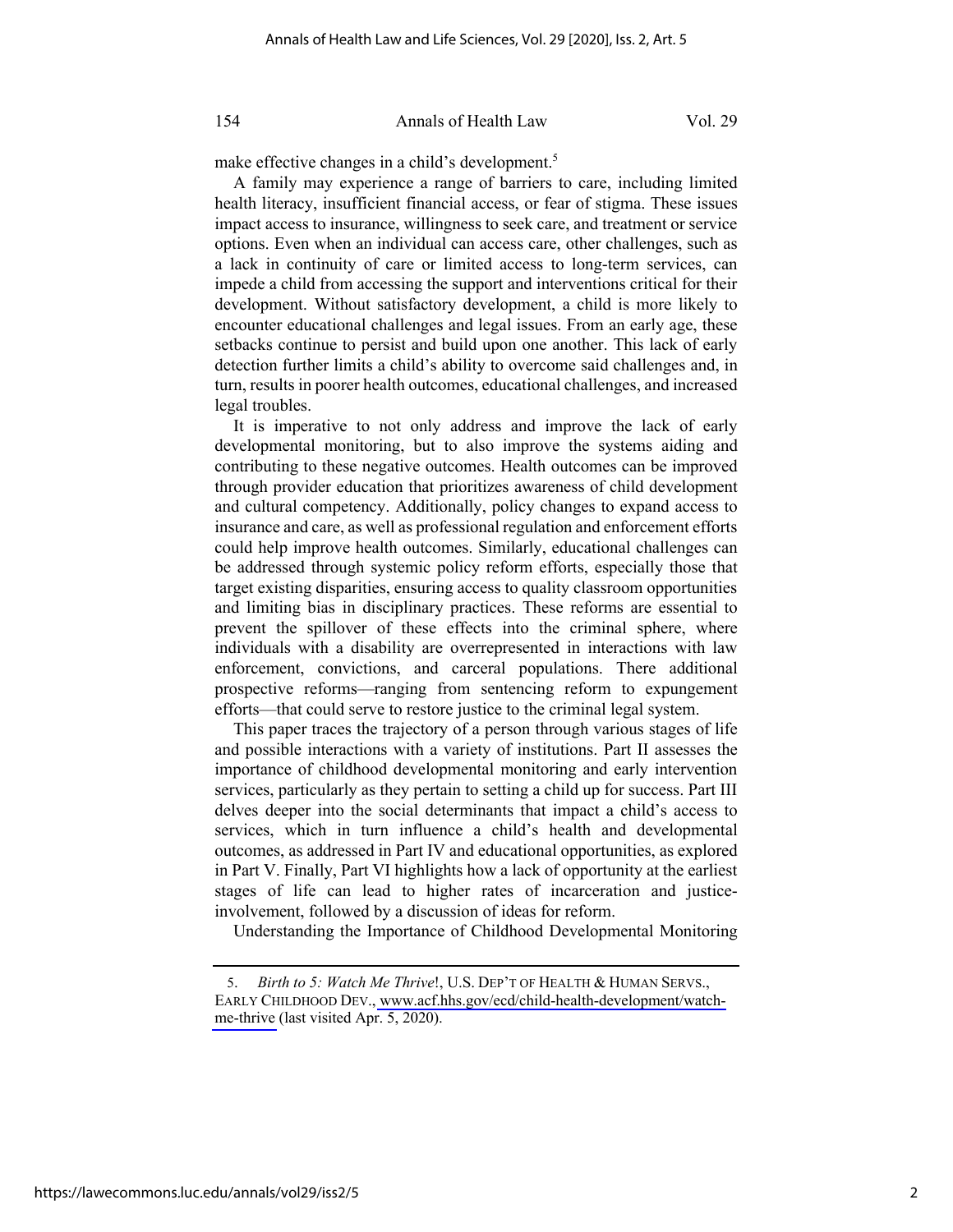and Early Intervention Services

Child development encompasses the physical, cognitive, and socialemotional growth and change that children experience from birth through childhood.<sup>6</sup> This progress is measured in developmental milestones based on the child's age; these are new signs that a child is expanding in their ability to learn, speak, behave, move, or play.<sup>7</sup> The U.S. Centers for Disease Control and Prevention (CDC) has published a list of accepted developmental milestones and other public education materials regarding children's development.<sup>8</sup>

There are important developmental milestones that occur when an infant is as young as two months old, with respect to the baby's social-emotional, language/communication, cognitive (learning, thinking, problem-solving), and physical development. $9$  For example, if an infant is cooing, making gurgling sounds, and turning their head towards sounds, these are signs of healthy language and communication development.<sup>10</sup> Similarly, signs that a baby is beginning to smile at others, can briefly calm themselves, or look for a parent are signals that a two-month-old infant has healthy social and emotional developmental responses for their age.<sup>11</sup> There may also be signs of concern if a child this age is not reacting to loud sounds, tracking people or objects in movement with their eyes, or touching their mouth with their hands. $^{12}$ 

There are also many ways that adults can help children build these capacities. With a two-month-old infant, for instance, caregivers can engage with their baby, through cuddling, talking, and playing, during daily activities such as mealtime or bath time; responding enthusiastically and smiling when the baby makes noises; or placing a mirror in the crib so the baby can look at themselves.13 Although these developmental milestones change with age, they provide a consistent framework for assessing whether a child's development is on a healthy trajectory across domains.<sup>14</sup>

<sup>6</sup>*. Early Child Development*, [WORLD HEALTH ORG.](http://WORLDHEALTH.ORG),

[www.who.int/topics/early-child-development/en/](http://www.who.int/topics/early-child-development/en/) (last visited Apr. 5, 2020). 7. *CDC's Developmental Milestones*, CTRS. FOR DISEASE CONTROL &

PREVENTION, [www.cdc.gov/ncbddd/actearly/milestones/index.html](http://www.cdc.gov/ncbddd/actearly/milestones/index.html) (last visited Apr. 5, 2020).

<sup>8.</sup> *Id.*

<sup>9.</sup> *Milestone Checklist*, *supra* note 1.

<sup>10.</sup> *Id.*

<sup>11.</sup> *Id.*

<sup>12.</sup> *Id.*

<sup>13.</sup> *Id.*

<sup>14.</sup> *Your Child at 5 Years*, CTRS. FOR DISEASE CONTROL & PREVENTION, [www.cdc.gov/ncbddd/actearly/pdf/checklists/CDC-LTSAE-Checklists-with-Tips-](http://www.cdc.gov/ncbddd/actearly/pdf/checklists/CDC-LTSAE-Checklists-with-Tips-5year-P.pdf)[5year-P.pdf](http://www.cdc.gov/ncbddd/actearly/pdf/checklists/CDC-LTSAE-Checklists-with-Tips-5year-P.pdf) (last visited Apr. 5, 2020).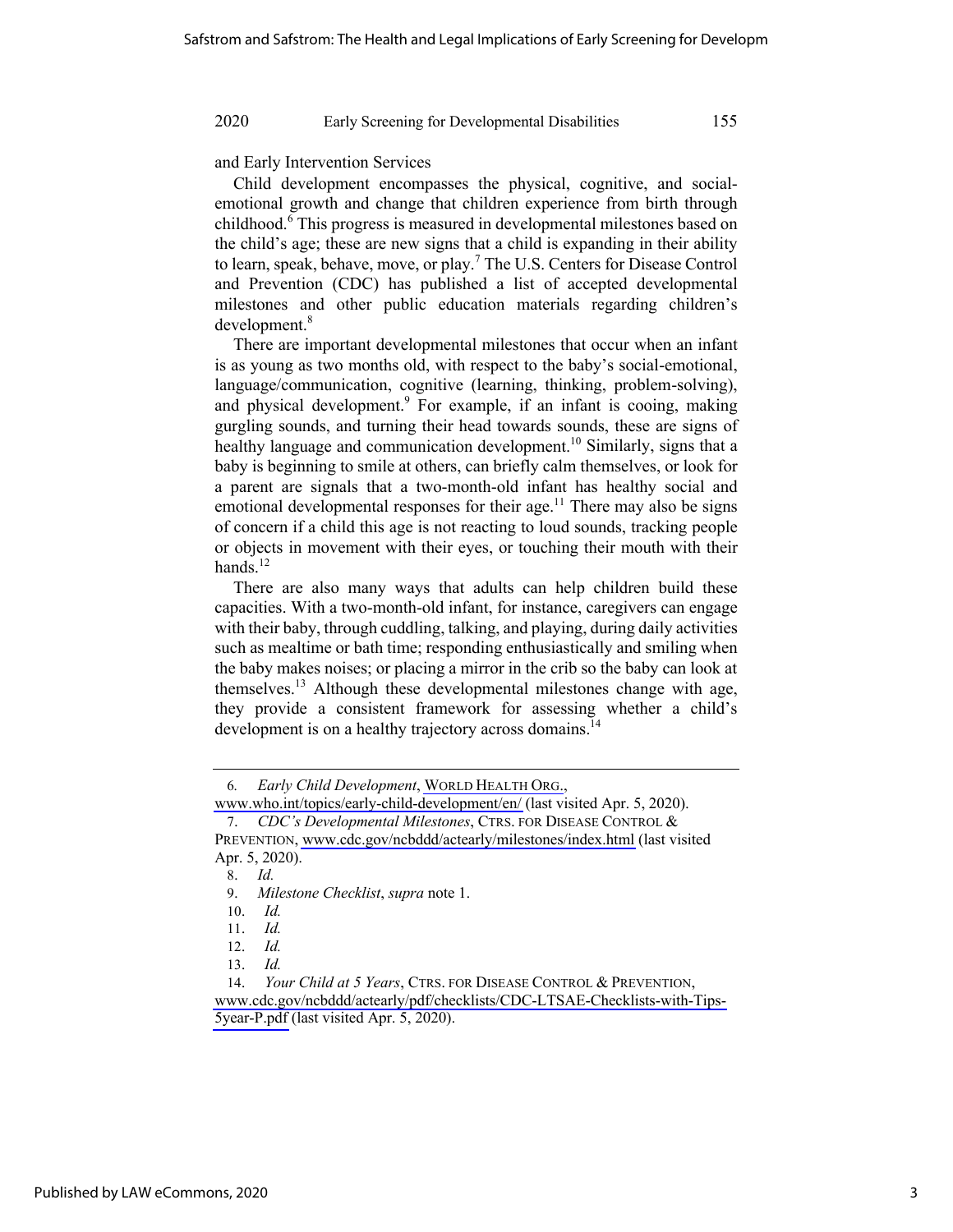Developmental surveillance, also referred to as developmental monitoring, is the process of "observ[ing] how a child grows and changes over time and whether [a] child meets the typical developmental milestones" for their age.<sup>15</sup> This surveillance is typically done by a child's caregiver, such as a parent or grandparent, who regularly interacts with the child and can report on developmental progress, as opposed to developmental screening, which is most often conducted by someone with additional training, such as a child's healthcare provider or teacher.<sup>16</sup> A developmental screening is a standardized instrument, often a questionnaire or checklist, that is researchbased; it "ask[s] questions about a child's development, including language, movement, thinking, behavior, and emotions."<sup>17</sup> Compared with developmental monitoring, "[d]evelopmental screening is more formal ... and normally done less often," but should be completed if there are any concerns about a child's progress.<sup>18</sup> However, screenings may be recommended more frequently if a "child is at higher risk for developmental problems due to preterm birth, low birthweight, environmental risks like lead exposure, or other factors[.] $"$ <sup>19</sup> There are a range of developmental screening tools that help assess a child's developmental progress.<sup>20</sup> These metrics only provide a snapshot of a child's developmental status; but, by identifying these potential difficulties, screenings can indicate whether additional assessment or intervention is required. Developmental delays "that can be identified by screening programs include learning disabilities, speech or language problems, autism, intellectual disability, emotional/behavioral conditions, hearing or vision impairment, or attention deficit hyperactivity disorder. $2^{21}$ 

A developmental evaluation is meant to "[i]dentify and diagnose developmental delays and conditions."<sup>22</sup> The evaluation is conducted by a "[d]evelopmental pediatrician, child psychologist, or other trained provider" for the purpose of developing a "specific treatment" plan and to determine if the "child qualifie[s] for early intervention."<sup>23</sup> This detailed examination allows for targeted supports to be provided in response to the child's needs. Early intervention encompasses the "services and supports" for infants and

21. Melissa Stoppler & William C. Shiel, *Developmental Screening - Critical for Every Child*, MEDICINENET,

[www.medicinenet.com/developmental\\_screening\\_-](http://www.medicinenet.com/developmental_screening_-_critical_for_every_child/views.htm)

critical for every child/views.htm (last visited Apr. 5, 2020).

<sup>15.</sup> *Developmental Monitoring and Screening*, *supra* note 2.

<sup>16.</sup> *Id.*

<sup>17.</sup> *Id.*

<sup>18.</sup> *Id.*

<sup>19.</sup> *Id.*

<sup>20.</sup> *Birth to 5: Watch Me Thrive*!, *supra* note 5.

<sup>22.</sup> *Developmental Monitoring and Screening*, *supra* note 2.

<sup>23.</sup> *Id.*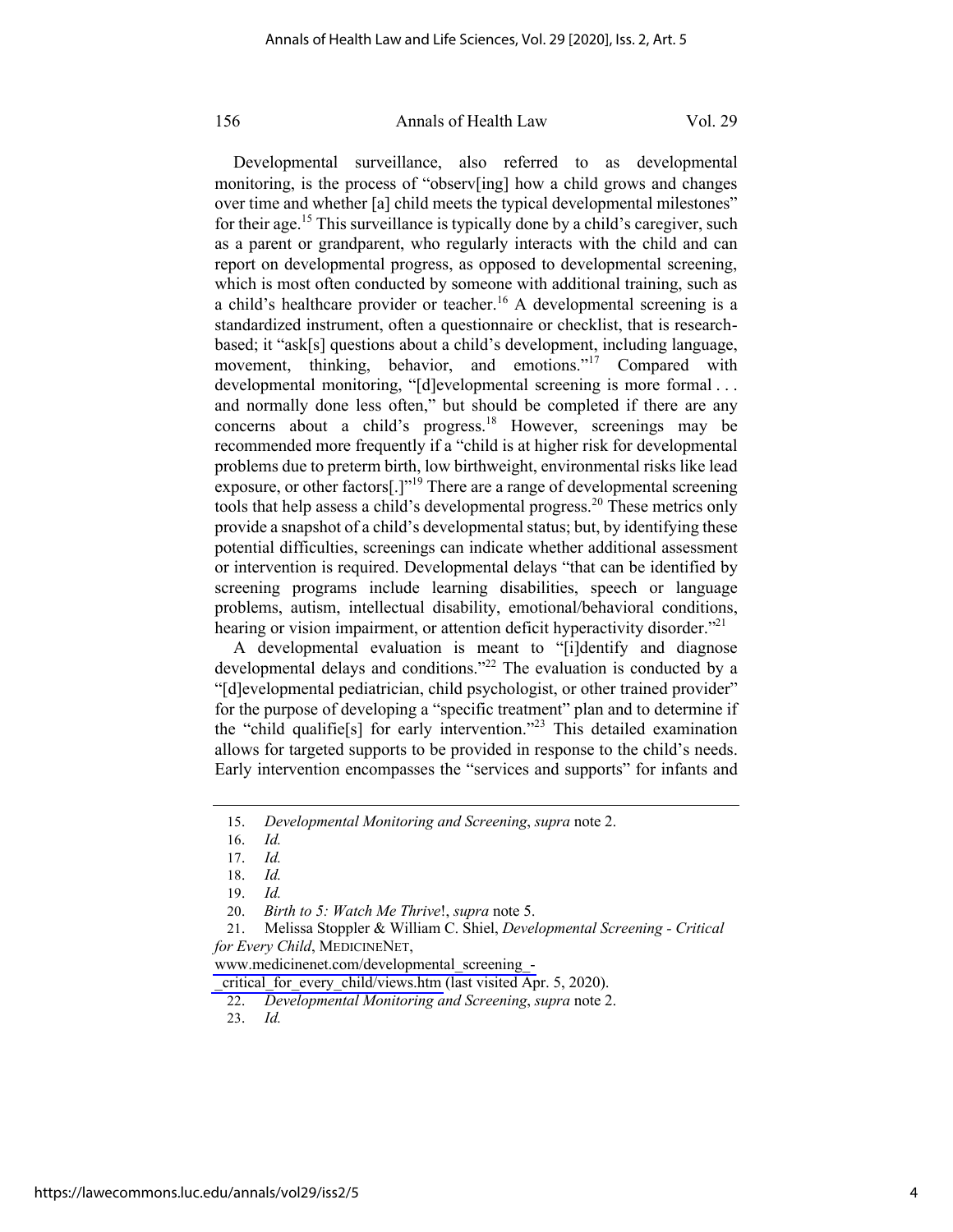youth with developmental delays and disabilities.<sup>24</sup> These services and supports include speech therapy, physical therapy, and other types of services, which can have a significant impact on a child's ability to learn new skills, overcome challenges, and can increase a child's success in school and life."<sup>25</sup> Research indicates that early childhood intervention programs "yield benefits in academic achievement, behavior, educational progression and attainment, delinquency and crime, and labor market success, among other domains"<sup>26</sup> and that these interventions are "likely to be more effective when [...] provided earlier in life rather than later."<sup>27</sup>

#### SOCIAL DETERMINANTS OF HEALTH & BARRIERS TO ACCESS

Despite the importance of developmental monitoring, screening, and testing, there are many barriers that can impede a child from receiving the appropriate level of care. These barriers are social, financial, and other systemic obstacles that can limit a child's access to the assessment and early intervention that would allow them to maximize their developmental outcomes over the long-term. Often it is these social determinants of health that, in turn, impact the access to care a child receives; these include "socioeconomic status, education, neighborhood and physical environment, employment, and social support networks, as well as access to health care."<sup>28</sup>

Health literacy is defined as "the degree to which individuals can obtain, process, and understand the basic health information and services they need

<sup>24.</sup> *What is "Early Intervention"?*, CTRS. FOR DISEASE CONTROL & PREVENTION, [www.cdc.gov/ncbddd/actearly/parents/states.html](http://www.cdc.gov/ncbddd/actearly/parents/states.html) (last visited Apr. 5, 2020).

<sup>25.</sup> *Id.*

<sup>26.</sup> LYNN A. KAROLY ET AL., RESEARCH BRIEF: PROVEN BENEFITS OF EARLY CHILDHOOD INTERVENTIONS 1 (2005); *see, e.g.*, *Overview of Early Intervention*, CTR. FOR PARENT INFO. & RES. (Sept. 1, 2017), [www.parentcenterhub.org/ei](http://www.parentcenterhub.org/ei-overview/)[overview/](http://www.parentcenterhub.org/ei-overview/) (summarizing the different early intervention services available).

<sup>27.</sup> *Why Act Early if You're Concerned about Development?*, CTRS. FOR DISEASE CONTROL & PREVENTION,

[www.cdc.gov/ncbddd/actearly/whyActEarly.html](http://www.cdc.gov/ncbddd/actearly/whyActEarly.html) (last visited Apr. 5, 2020); *see, e.g.*, *Study Reveals Prolonged Effectiveness of Early Intervention Program*, ROBERT WOOD JOHNSON FOUND. (Mar. 5, 2016), [www.rwjf.org/en/library/articles](http://www.rwjf.org/en/library/articles-and-news/2006/03/study-reveals-prolonged-effectiveness-of-early-intervention-prog.html)[and-news/2006/03/study-reveals-prolonged-effectiveness-of-early-intervention](http://www.rwjf.org/en/library/articles-and-news/2006/03/study-reveals-prolonged-effectiveness-of-early-intervention-prog.html)[prog.html](http://www.rwjf.org/en/library/articles-and-news/2006/03/study-reveals-prolonged-effectiveness-of-early-intervention-prog.html) (discussing a study which found positive effects of early intervention programs).

<sup>28.</sup> Samantha Artiga & Elizabeth Hinton, *Beyond Health Care: The Role of Social Determinants in Promoting Health and Health Equity*, HENRY J. KAISER FAM. FOUND. (May 10, 2019), [www.kff.org/disparities-policy/issue-brief/beyond](http://www.kff.org/disparities-policy/issue-brief/beyond-health-care-the-role-of-social-determinants-in-promoting-health-and-health-equity)[health-care-the-role-of-social-determinants-in-promoting-health-and-health-equity.](http://www.kff.org/disparities-policy/issue-brief/beyond-health-care-the-role-of-social-determinants-in-promoting-health-and-health-equity)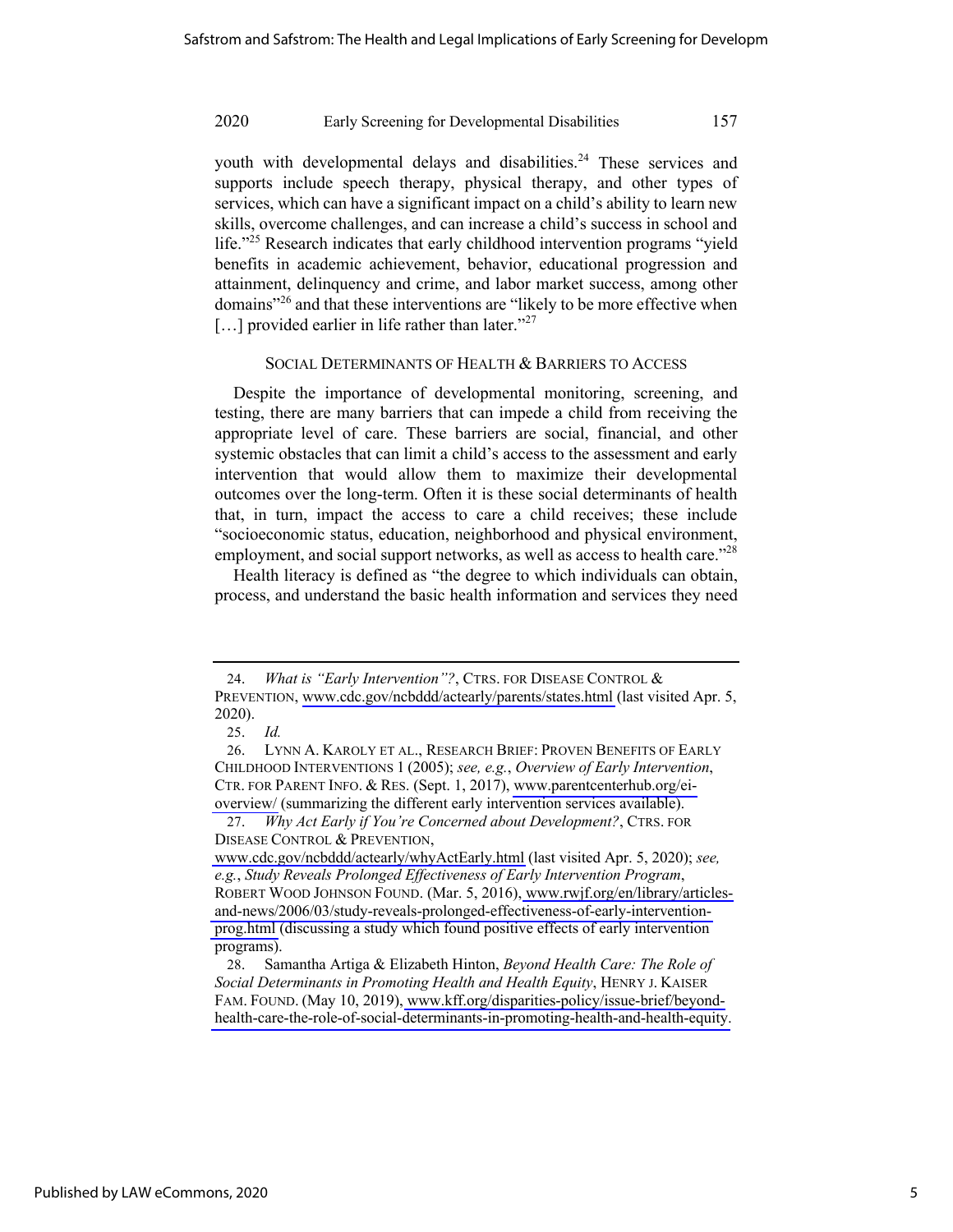to make appropriate health decisions."<sup>29</sup> It is estimated that approximately 90 million people, or half of the U.S. adult population, has "inadequate health literacy to navigate the health care system."<sup>30</sup> Health information can be utilized by an individual to make healthier lifestyle choices, access preventive health measures, and better comprehend when and where to acquire medical care. $31$  When an individual has little to no health literacy, it has been linked to poorer health outcomes.<sup>32</sup> Research studies have illustrated that the use of preventive services is extremely low among persons with limited health literacy. $33$  This includes accessing provisions like annual physical exams, immunizations such as the flu shot, screenings for cholesterol or types of cancers, as well as mammograms and Pap smears.<sup>34</sup>

Furthermore, limited health literacy skills lead to a delay in accessing care, with individuals entering into the healthcare system with more severe symptoms and further complications. $35$  This in turn leads to the development of more chronic conditions, which persons with limited health literacy skills are not well equipped to effectively manage.<sup>36</sup> Patients with inadequate health literacy who are afflicted by conditions such as  $HIV/ALDS$ ,<sup>37</sup> asthma,<sup>38</sup>

38. Mark V. Williams et al., *Inadequate Literacy is a Barrier to Asthma Knowledge and Self-Care*, 14 CHEST 1008, 1008 (1998).

<sup>29.</sup> MARIA HEWITT & LYLA M. HERNANDEZ, IMPLICATIONS OF HEALTH LITERACY FOR PUBLIC HEALTH: WORKSHOP SUMMARY 1 (NAT'L ACADEMIES PRESS 2014).

<sup>30.</sup> *Id.*

<sup>31.</sup> *Quick Guide to Health Literacy*, U.S. DEP'T OF HEALTH & HUMAN SERVS., [www.centralwestgippslandpcp.com/assets/files/pre-2019/projects/health](http://www.centralwestgippslandpcp.com/assets/files/pre-2019/projects/health-literacy/guide/Quickguide.pdf)[literacy/guide/Quickguide.pdf](http://www.centralwestgippslandpcp.com/assets/files/pre-2019/projects/health-literacy/guide/Quickguide.pdf) (last visited Apr. 5, 2020).

<sup>32.</sup> *Id.* at 7.2.

<sup>33.</sup> *Id.* at 6.1.

<sup>34.</sup> *Id.* at 3.1.

<sup>35.</sup> *Id.*

<sup>36.</sup> *Id.*

<sup>37.</sup> Seth C. Kalichman et al., *Adherence to Combination Antiretroviral Therapies in HIV Patients of Low Health Literacy*, 14 J. GEN. INTERNAL MED. 267, 272 (1999); Seth C. Kalichman & David Rompa, *Functional Health Literacy is Associated with Health Status and Health-Related Knowledge in People Living with HIV-AID*S, 25 J. ACQUIRED IMMUNE DEFICIENCY SYNDROMES & HUMAN RETROVIROLOGY 337, 337–44 (2000); Seth C. Kalichman et al., *Health Literacy and Health-Related Knowledge Among Persons Living with HIV/AIDS*, 18 AM. J. PREVENTIVE MED. 325, 325–331 (2000).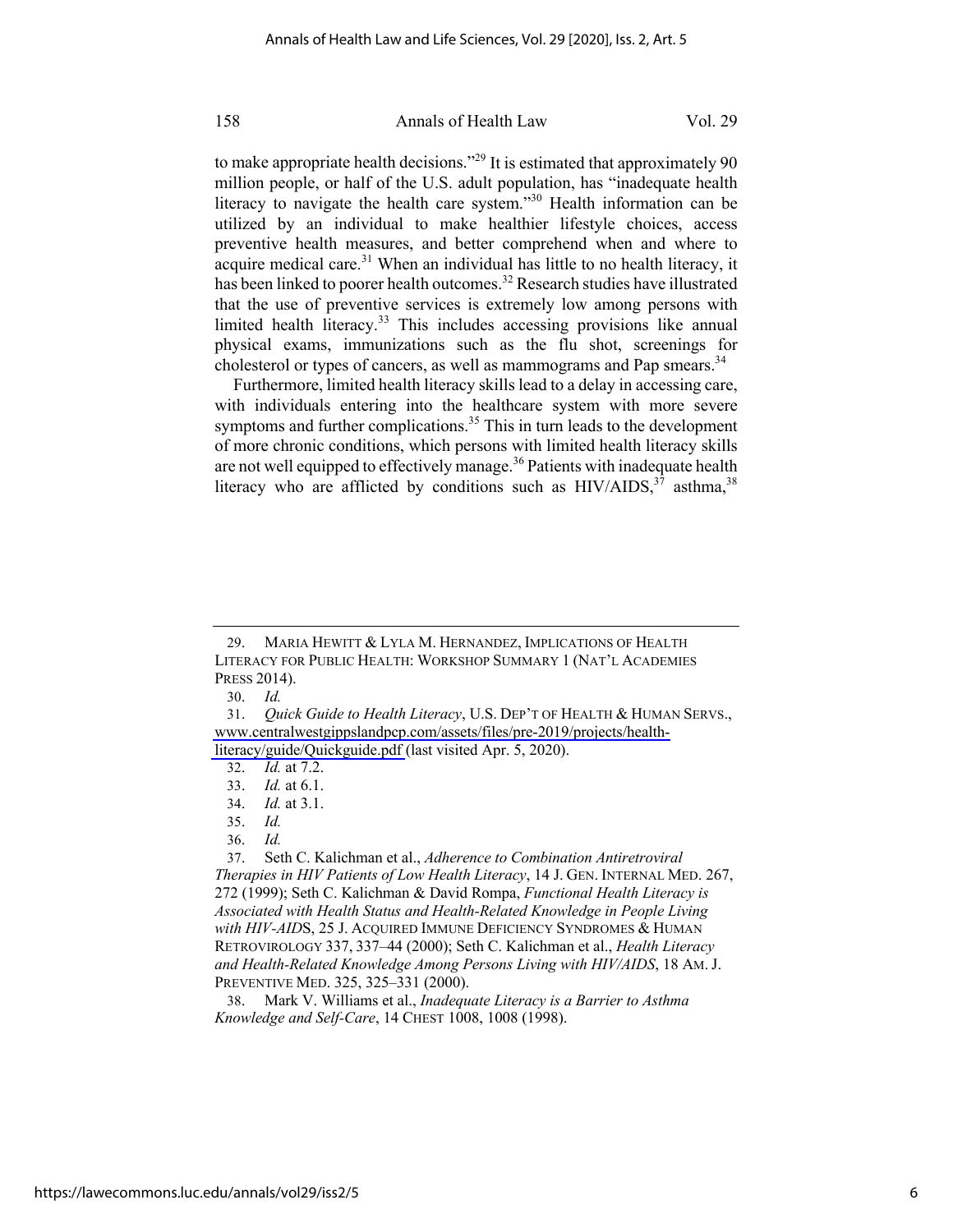diabetes,  $39$  or hypertension<sup>40</sup> are less likely to be aware of their condition, have knowledge regarding said condition, and unable to satisfactorily manage their illness.<sup>41</sup>

Low or limited health literacy is correlated with "an increase in preventable hospital visits and admissions."42 This includes higher rates of emergency room visits, utilization of emergency services, and hospitalization.<sup>43</sup> In addition, there is a "greater use of services designed to *treat* complications of disease and less use of services designed to *prevent* complications" among individuals with limited health literacy.<sup>44</sup> The increased usage of emergency services is linked with higher healthcare costs overall.<sup>45</sup>

Further, low health literacy can lead to negative psychological effects.<sup>46</sup> A study on shame and health literacy, conducted by Parikh, et al., revealed that participants with low health literacy reported feeling shameful regarding their ability to comprehend health information.<sup>47</sup> Given this, it is common for individuals to mask their literacy challenges in order to avoid embarrassment

- 44. *Id.* at 3.2 (emphasis in original).
- 45. *Id.*

47. *Id.* at 38.

<sup>39.</sup> Dean Schillinger et al., *Association of Health Literacy with Diabetes Outcomes*, 288 J. AM. MED. ASSOC. 475, 481 (2002); Dean Schillinger et al., *Closing the Loop: Physician Communication with Diabetic Patients Who Have Low Health Literacy*, 163 INTERNAL MED. 83, 84 (2003).

<sup>40.</sup> Mark V. Williams et al., *Relationship of Functional Health Literacy to Patients' Knowledge of Their Chronic Disease: A Study of Patients with Hypertension and Diabetes*, 158 INTERNAL MED. 166, 170 (1998).

<sup>41.</sup> *Quick Guide to Health Literacy*, *supra* note 31, at 3.1.

<sup>42.</sup> *Id*.; *see* David W. Baker et al., *The Relationship of Patient Reading Ability to Self-Reported Health and Use of Health Services*, 87 AM. J. PUB. HEALTH 1027, 1029 (1997) (writing that patients in Atlanta with low literacy were more likely to be hospitalized); *see also* David W. Baker et al., *Health Literacy and the Risk of Hospital Admission*, 13 J. GEN. INTERNAL MED. 791, 797 (1998) (writing that patients with inadequate literacy have poor health outcomes); *see also* David W. Baker et al., *Functional Health Literacy and the Risk of Hospital Admission Among Medicare Managed Care Enrollees*, 98 AM. J. PUB. HEALTH 1278, 1282 (2002) (writing that inadequate functional health literacy is associated with the risk of hospital admission); *see also* M.M. Gordon et al., *Illiteracy in Rheumatoid Arthritis Patients as Determined by the Rapid Estimate of Adult Literacy (REALM) Score*, 41 RHEUMATOLOGY 750, 752 (2002) (writing that illiterate patients reported three times as many out-patient clinic visits as literate patients).

<sup>43.</sup> *Quick Guide to Health Literacy*, *supra* note 31, at 2.3.

<sup>46.</sup> Nina Parikh et al., *Shame and Health Literacy: The Unspoken Connection*, 27 PATIENT EDUC. & COUNSELING 33, 37 (1997).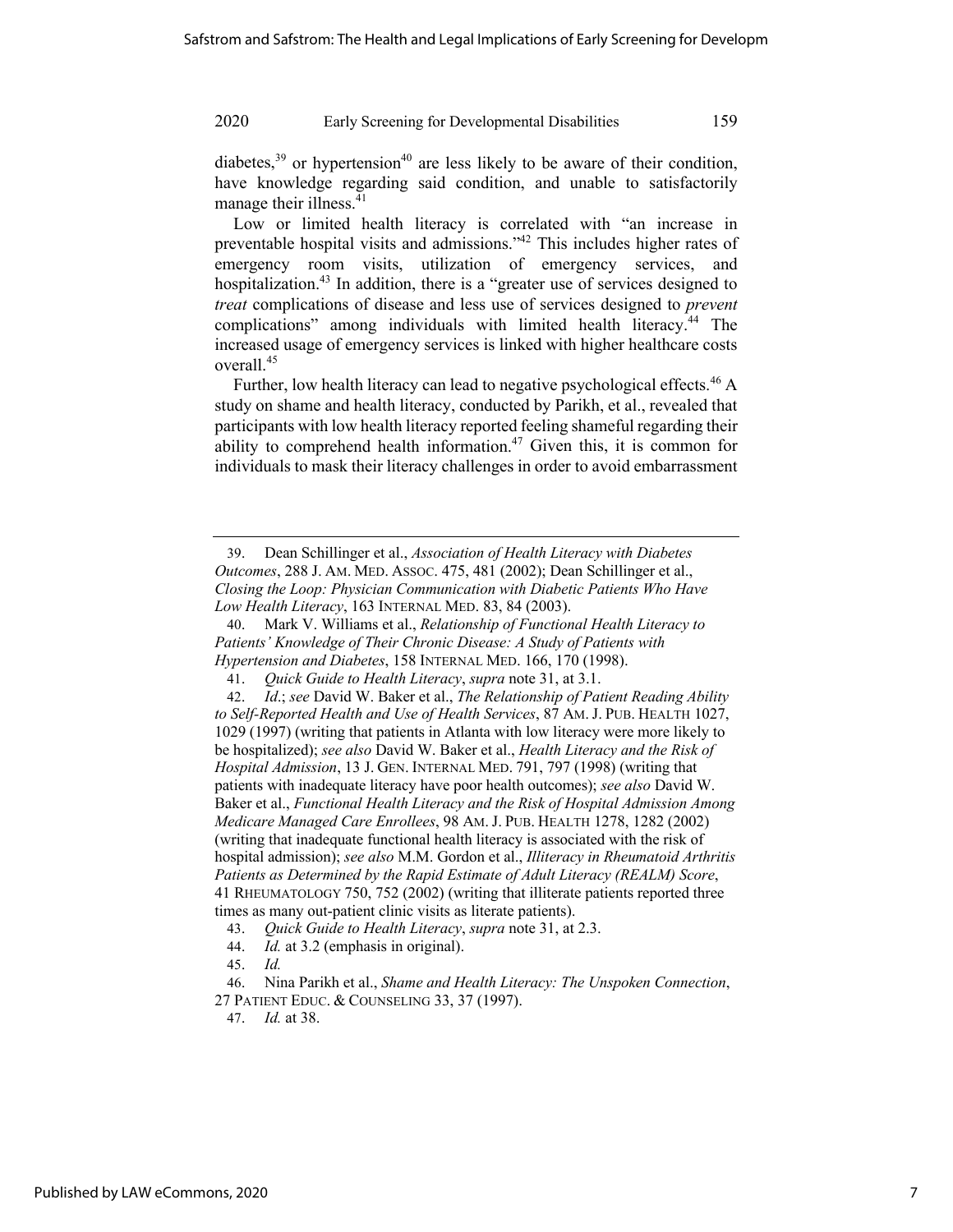and preserve their dignity.<sup>48</sup>

Limited health literacy can lead to lower enrollment in public welfare programs with complex and fragmented enrollment processes, with parents facing additional barriers to access care for themselves and their dependents, which is predictive of racial disparities in child health insurance enrollment.<sup>49</sup> Based on research conducted by Jimenez and colleagues in 2013, there are four identified primary themes based on parents' health literacy level.<sup>50</sup> The first is a lack of continuity with a single provider, making the level of care received by dependents disjointed, low-quality, and infrequent.<sup>51</sup> Second, respondents expressed difficulty communicating and learning about available resources and programs, such as early intervention services  $(EI)$ <sup>52</sup> Third, parents stated confusion regarding program requirements or the referral process when trying to attain services.<sup>53</sup> Finally, many parents conveyed poor communication by their pediatrician, who did not take the time to verbally explain diagnoses or treatment plans.<sup>54</sup> Written materials proved unhelpful, as some patients were illiterate and felt shame in making this fact known to their health care provider. $55$ 

Another significant barrier to accessing care, for many, is lack of health insurance and financial resources. Health insurance allows individuals to access health care services stretching from preventive services to management of health conditions.<sup>56</sup> Inequality in health insurance coverage is interrelated to incongruences in access and quality of care. Other factors and circumstances are entwined with financial barriers and lack of insurance. For example, "too few providers in a community, long travel times to the nearest provider, and practitioners who do not speak the language or understand the culture of their patients" perpetuate health disparities and unfairly impacts people of color, individuals with low socioeconomic status,

<sup>48.</sup> *Id*.; David W. Baker et al., *The Health Care Experience of Patients with Low Literacy*, 5 FAM. MED. 329, 329 (1996).

<sup>49.</sup> Manuel Jimenez et al., *The Impact of Parental Health Literacy on the Early Intervention Referral Process*, 24 J. HEALTH CARE FOR POOR & UNDERSERVED 1053, 1054 (2013).

<sup>50.</sup> *Id.* at 1055.

<sup>51.</sup> *Id.*

<sup>52.</sup> *Id.* at 1055–56.

<sup>53.</sup> *Id.* at 1056.

<sup>54.</sup> *Id.* 

<sup>55.</sup> *Id.*

<sup>56.</sup> E. RICHARD BROWN ET AL., UCLA CTR. FOR HEALTH POL'Y & HENRY J. KAISER FAM. FOUND., RACIAL AND ETHNIC DISPARITIES IN ACCESS TO HEALTH INSURANCE AND HEALTH CARE 8 (2000).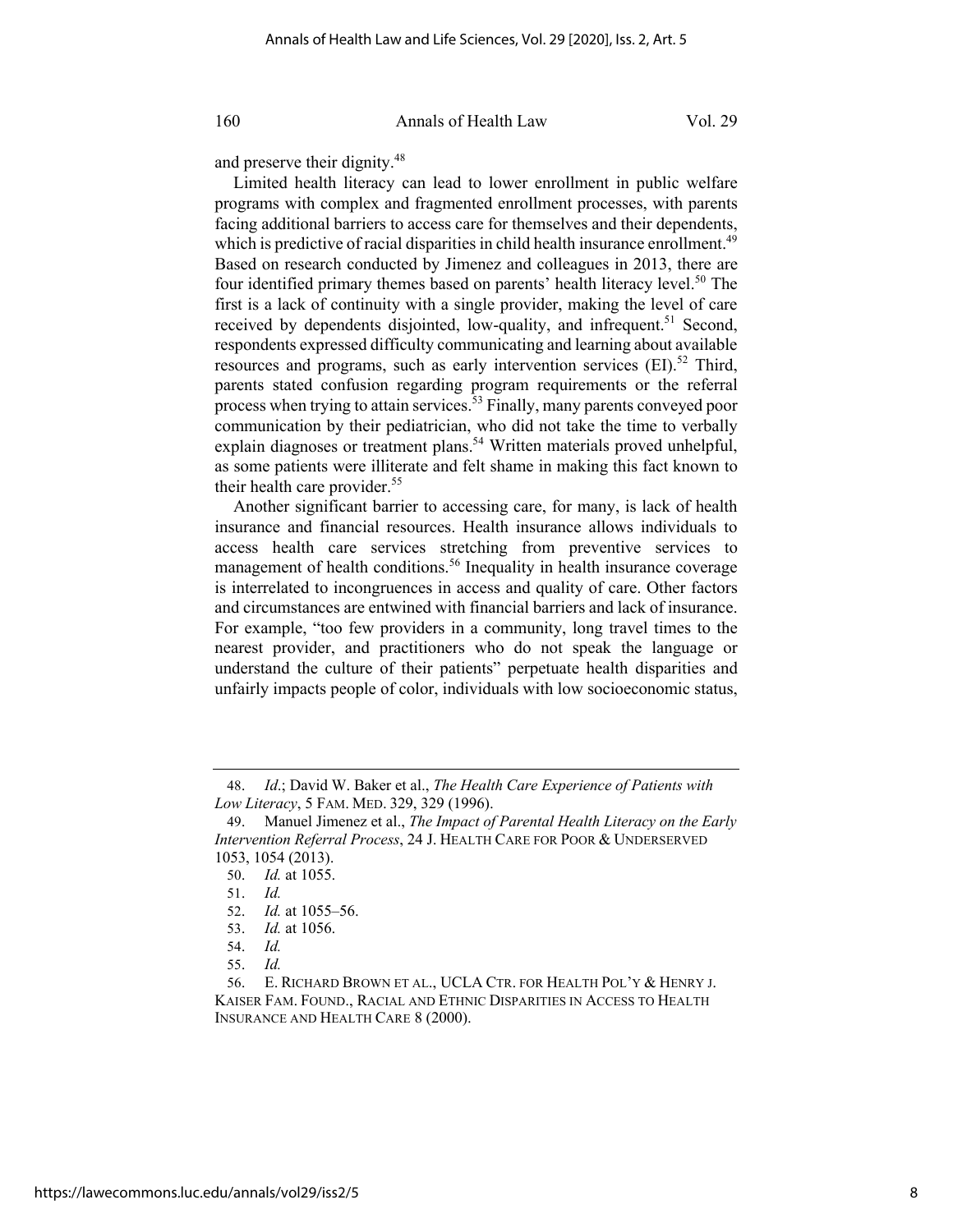and those who are not native English speakers.<sup>57</sup>

When analyzing wage loss among guardians who take time off from work to seek care for their sick child, it has been reported that the "mean wage loss was \$343/missed work day, and families also incurred mean additional costs of \$156 in the past year due to children's illnesses."58 Transportation can be a significant barrier to care, especially for individuals relying on public transit,—which may or may not be reliable and can become costly when accounting for multiple trips to providers.<sup>59</sup>

Estimates indicate that there are 4.8 million (6 percent) adolescents in the United States of America that are uninsured. $60$  Of this group, 3.3 million (68) percent) of children are eligible for Medicaid/Children's Health Insurance Program (CHIP), however they are not enrolled.<sup>61</sup> Minority children constitute the highest uninsured rates in the U.S., with an estimation that 2.4 million (53 percent) uninsured American adolescents are Latino and African American.<sup>62</sup> Among this subpopulation, approximately 1.6 million children are eligible for Medicaid/Children's Health Insurance Program (CHIP) but are not enrolled.<sup>63</sup> Lack of insurance translates into higher medical care costs for individuals and families, which in turn leads to lower levels of preventive care utilization and higher rates of emergency services usage.<sup>64</sup> Loss of health insurance is frequently a result of the insurance expiring without the individual being aware, and roughly one-third of the cases did not reapply.<sup>65</sup>

A lack of financial stability has shown to further negatively impact lowincome families in accessing and attaining care.<sup>66</sup> In a cross-sectional study conducted by Flores, there were more than 260 participants included to examine "parental awareness of and reasons for lack of health insurance

<sup>57.</sup> *Id.*; *see also* Jimenez et al., *supra* note 49, at 1058 (discussing parents'

experiences with early intervention programs who had low health literacy). 58. Glenn Flores et al., *A Cross-Sectional Study of Parental Awareness of and* 

*Reasons for Lack of Health Insurance Among Minority Children, and the Impact on Health, Access to Care, and Unmet Needs*, 15 INT'L J. FOR EQUITY IN HEALTH, 2016, at 6 [hereinafter Flores et al., *Cross-Sectional Study*].

<sup>59.</sup> Samina Syed et al., *Traveling Towards Disease: Transportation Barriers to Health Care Access*, 38 J. CMTY. HEALTH 976, 979 (2013).

<sup>60.</sup> Flores et al., *Cross-Sectional Study*, *supra* note 58, at 2.

<sup>61.</sup> *Id.* 

<sup>62.</sup> *Id.*

<sup>63.</sup> *Id.*

<sup>64.</sup> Glenn Flores et al., *The Health and Healthcare Impact of Providing Insurance Coverage to Uninsured Children: A Prospective Observational Study*, 17 BIOMED CENT. PUB. HEALTH 1, 8-9 (2017) [hereinafter Flores et al., *Observational Study*].

<sup>65.</sup> Flores et al., *Cross-Sectional Study*, *supra* note 58, at 3.

<sup>66.</sup> *See id.* at 7 (discussing the impact of a lack of insurance on Medicaid and CHIP-eligible populations).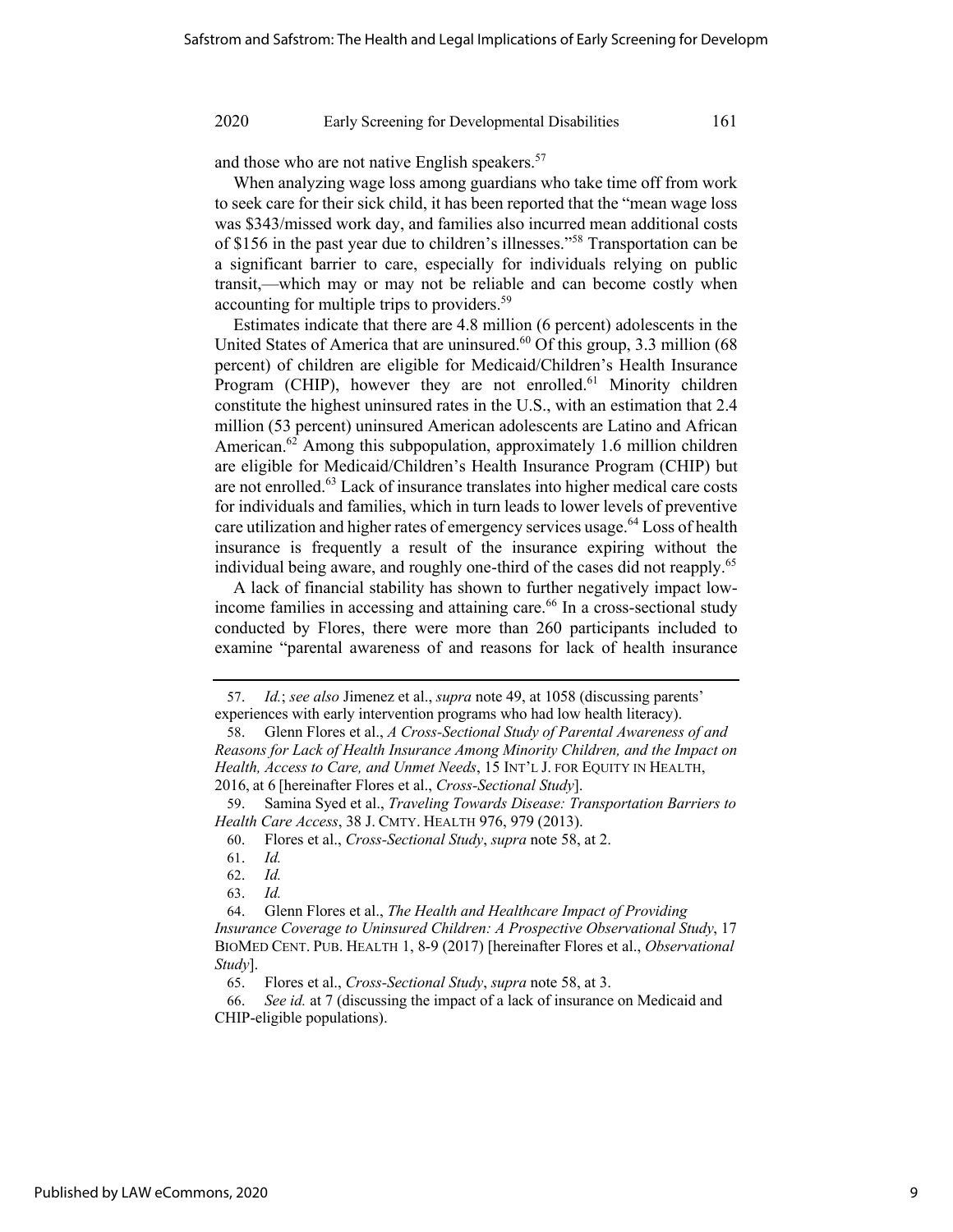among minority children, and the impact on health, access to care, and unmet needs."67 In this study, 50 percent of the participants reported requiring supplemental income to cover children's medical expenses. $68$  Additionally, 25 percent of parents indicated they took time off work in order to obtain healthcare for their children and 10 percent stated they terminated their employment as a result of their child's health.<sup>69</sup> More than one-third of parents specified that familial financial problems resulted due to their child's health.70

Lacking a primary care provider as well as visiting a multitude of providers significantly reduces the quality of care a child receives.<sup>71</sup> The Flores study discovered that among study participants, two-thirds of children had no primary care provider.<sup>72</sup> Moreover, 40 percent had no usual source for preventive care and more than half indicated having multiple sources for preventive and sick care.<sup>73</sup>Additionally, prioritization is another significant barrier to accessing healthcare for many Americans. There is a lack of awareness among the U.S. population regarding developmental wellness and the importance of early screening and intervention.<sup>74</sup> Not realizing the longterm impacts that can result from a child lacking or never receiving these critical services can be significantly damaging.

Compounding the negative effects of inconsistent, piecemeal care and a lack of prioritization, stigma plays a large role in preventing people from attaining routine, quality care, whether because of culture, prior negative experiences, or other reasons.<sup>75</sup> In some communities, there is stigma associated with receiving health services.<sup>76</sup> Some may believe that being "sick" is narrowly defined as being physically ill—such as coughing, sneezing, etc.<sup>77</sup> This stigma leads to individuals avoiding annual checkups or

74. Jennifer Johnson, *Raising Awareness about Developmental and Behavioral Screening*, ADMIN. FOR CMTY. LIVING (Oct. 10, 2014), [acl.gov/news-and](http://acl.gov/news-and-events/acl-blog-events-and-observances/raising-awareness-about-developmental-and)[events/acl-blog-events-and-observances/raising-awareness-about-developmental](http://acl.gov/news-and-events/acl-blog-events-and-observances/raising-awareness-about-developmental-and)[and.](http://acl.gov/news-and-events/acl-blog-events-and-observances/raising-awareness-about-developmental-and)

75. Katharine E. Zuckerman et al., *Racial, Ethnic, and Language Disparities in Early Childhood Developmental/Behavioral Evaluations: A Narrative Review*, 53 REV. CLINICAL PEDIATRICS 619, 623 (2014).

76. *Id*.

77. *See id.* (writing that minority parents may be more distrustful in medicine generally).

<sup>67.</sup> *Id.* at 1.

<sup>68.</sup> *Id.* at 6.

<sup>69.</sup> *Id.*

<sup>70.</sup> *Id.* at 9.

<sup>71.</sup> Flores et al., *Observational Study*, *supra* note 64, at 5.

<sup>72.</sup> *Id*. at 3.

<sup>73.</sup> *Id.* at 3-4.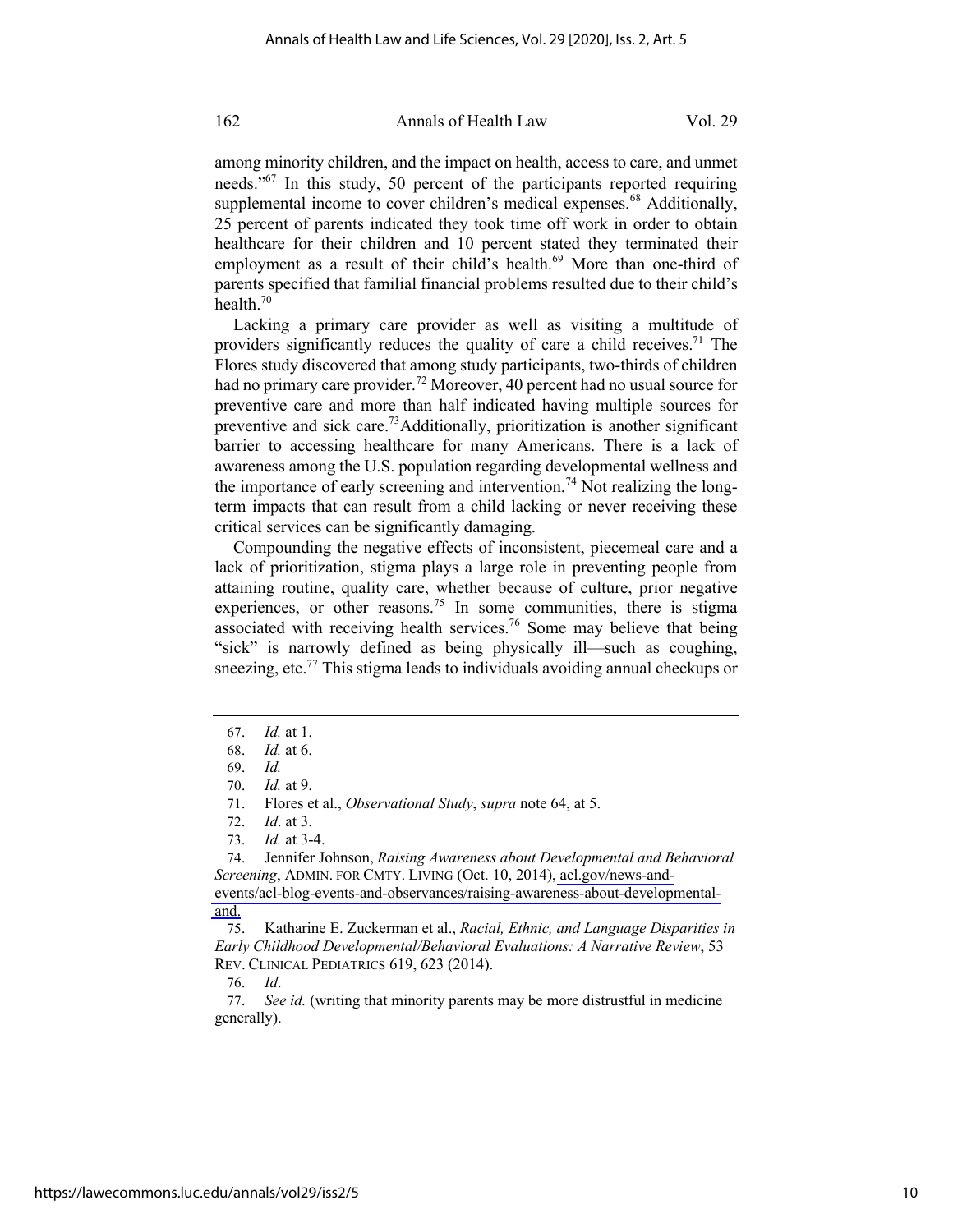obtaining specialty services, such as mental health care.78 Additionally, this creates a gap in early diagnosis and treatment of childhood developmental and behavioral conditions.<sup>79</sup> Studies have shown that "African American and Latino children are less likely to be diagnosed with an autism spectrum disorder (ASD), and are more likely to be diagnosed at older ages and with more severe symptoms."<sup>80</sup> In regard to mental health care, it is often times perceived negatively and is extremely stigmatized. $81$  For minority children, who face significant challenges regarding access and insurance coverage, there are numerous "unmet needs for mental health care [which] are high and [access to care] may be particularly unavailable."<sup>82</sup>

Lastly, language is a noteworthy and crucial barrier to care. Language barriers have been reported to be a leading cause as to why uninsured children have never been or are never enrolled in health insurance, following the high cost associated with having insurance.<sup>83</sup> Non-English speakers and individuals with limited English proficiency can experience difficulty understanding and communicating with their providers.<sup>84</sup> This in turn leads to reduced health literacy and access to care that is culturally and linguistically responsive.<sup>85</sup>

#### HEALTH CONSEQUENCES

Early childhood has been identified as the most impactful time period to guarantee that a child reaches and develops their full potential.<sup>86</sup> The time between birth and five years of age "is critical for the development of language, cognitive, emotional, social, behavioral, and physical skills."<sup>87</sup> Focusing on this age-group and honing interventions to directly target children under five years old is imperative in reducing the number of individuals afflicted by developmental disorders and delays. These disorders can range from "subtle learning disabilities to severe cognitive/motor impairment."<sup>88</sup> Timely intervention relies heavily on the early recognition

84. Yolanda Partida, *Medicine and Society Language Barriers and the Patient Encounter*, 9 AM. MED. ASS'N J. ETHICS 566, 566–71 (2007).

<sup>78.</sup> *Id.* at 622.

<sup>79.</sup> *Id*. at 619.

<sup>80.</sup> *Id.*

<sup>81.</sup> *Id.* at 623.

<sup>82.</sup> *Id.* at 624.

<sup>83.</sup> Flores et al., *Cross-Sectional Study*, *supra* note 58, at 3.

<sup>85.</sup> Flores et al., *Cross-Sectional Study*, *supra* note 58, at 7-8.

<sup>86.</sup> Mehpare Ozkan et al., *The Socioeconomic and Biological Risk Factors for Developmental Delay in Early Childhood*, 171 EUROPEAN J. PEDIATRICS 1815, 1816 (2012).

<sup>88.</sup> *Id.*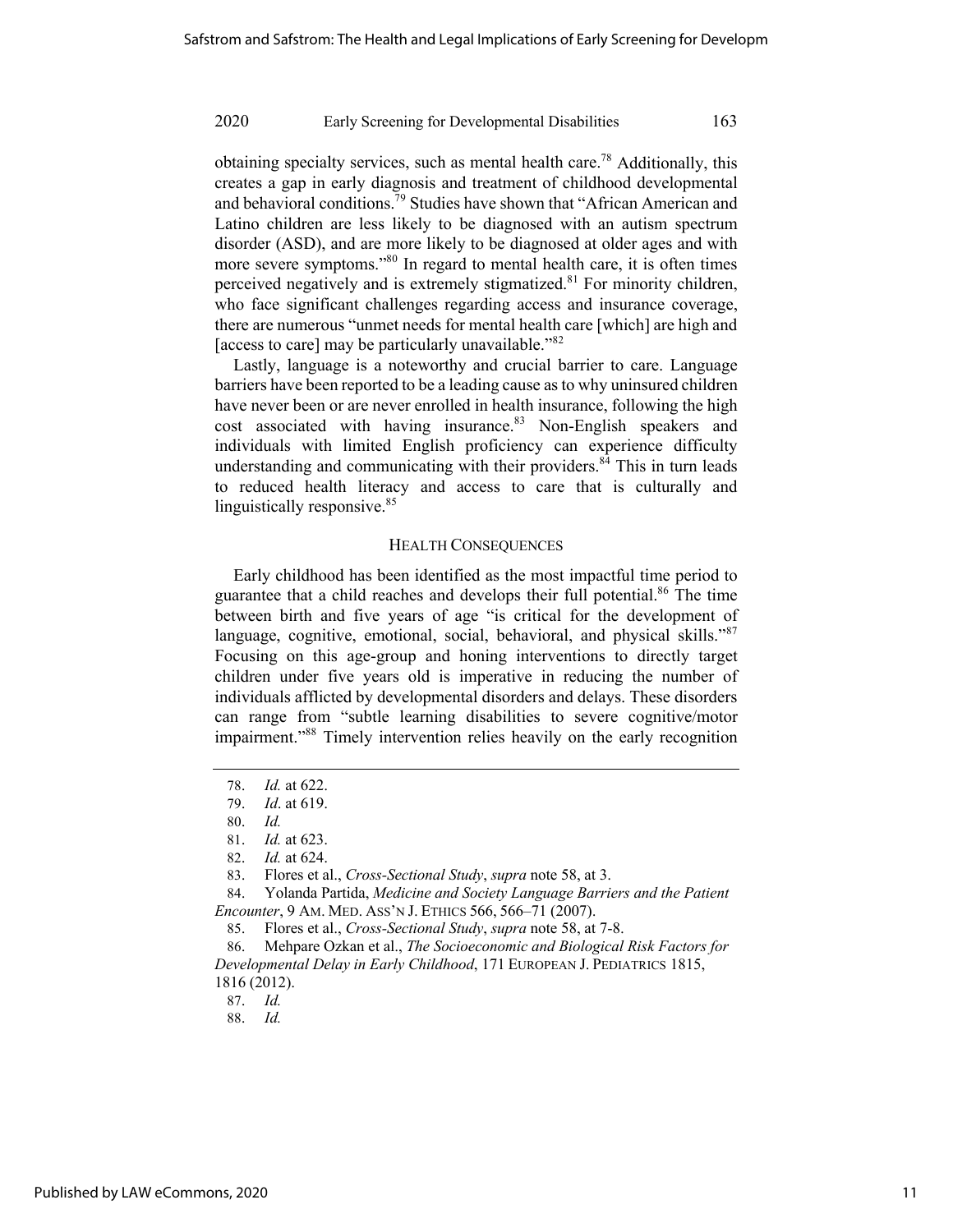and detection of developmental problems.<sup>89</sup> However, only 30 percent of such cases are identified before a child begins school.<sup>90</sup>

It is imperative that primary care physicians possess specific competencies critical to discussing patient care, especially for serving patients with developmental disabilities. First, possessing a strong level of medical knowledge regarding developmental disabilities is necessary in order to provide quality care.<sup>91</sup> This not only entails having familiarity with characteristics and symptoms of developmental disorders, but also being able to "recognize that there are differences in ability levels of specific individuals who share developmental conditions."<sup>92</sup> Knowledge in combination with work experience can bolster a physician's capabilities significantly, affording them the opportunity to be exposed to a plethora of situations.

Second, patient feedback in various studies has indicated how essential a provider's compassion and sensitivity is when receiving care.<sup>93</sup> Key competencies which health care providers should possess are "compassion, good listening skills, and maintaining flexibility."<sup>94</sup> A provider's awareness regarding the day-to-day difficulties faced by those with developmental disabilities and what accommodations are necessary can allow for better care to be provided.

Third, strong observational and communication skills have been identified as impactful capabilities for providers to have when treating patients.<sup>95</sup> This competency is even more important when treating and caring for patients who may be illiterate, nonverbal, or hearing impaired.<sup>96</sup> The U.S. Bureau of the Census reported that "of the more than 37 million adults in the U.S. who speak a language other than English, some 18 million people—48 percent report that they speak English less than 'very well.'"<sup>97</sup> Communication and language barriers are largely linked to lower utilization of health resources, mainly preventive services, as well as lower quality of care provided.<sup>98</sup> Not only are services underutilized, patients also report lower levels of satisfaction, limited comprehension, and inadequate adherence to treatment

97. *Cultural Competence in Health Care: Is it Important for People with Chronic Conditions?*, GEORGETOWN UNIV., HEALTH POL'Y INST.,

[hpi.georgetown.edu/cultural/](http://hpi.georgetown.edu/cultural/) (last visited Apr. 5, 2020).

<sup>89.</sup> *Id*.

<sup>90.</sup> *Id.* 

<sup>91.</sup> HARDER + CO., A BLIND SPOT IN THE SYSTEM: HEALTH CARE FOR PEOPLE WITH DEVELOPMENTAL DISABILITIES i (2008).

<sup>92.</sup> *Id.* at 7.

<sup>93.</sup> *Id.* at 8.

<sup>94.</sup> *Id.*

<sup>95.</sup> *Id.*

<sup>96.</sup> *Id.*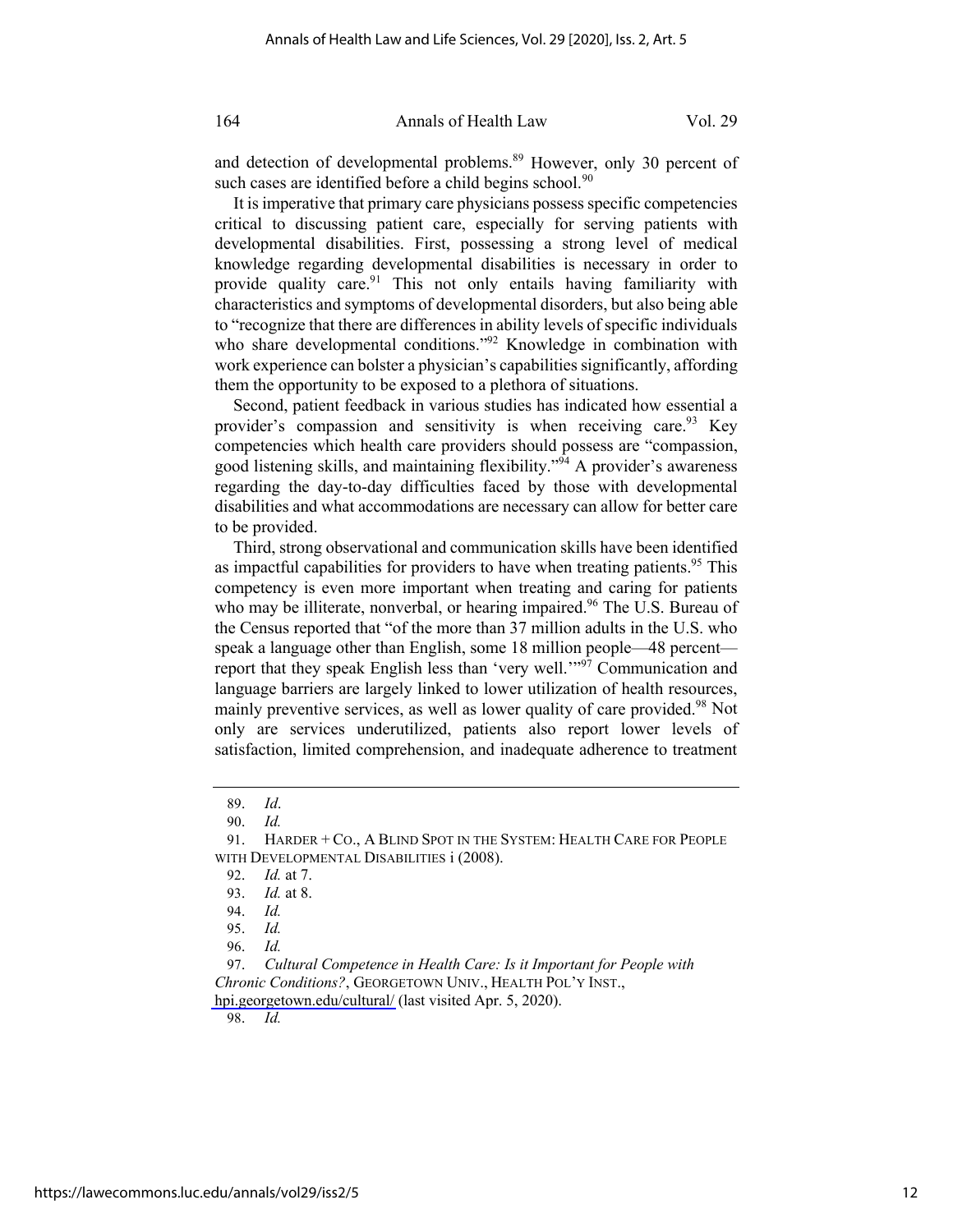regimens.<sup>99</sup>

Fourth, medical providers should "have an understanding of the complex system of agencies that support people with developmental disabilities."<sup>100</sup> Providers can serve as a wonderful source for patients to learn about external resources and organizations that they can benefit from. By being aware of other services, health care providers can assist with bridging communication between organization and patient to seamlessly coordinate services.

Lastly, cultural competence and patient centeredness are approaches which are vital in order to deliver high-quality, holistic, and effective care to patients. With the rapid pace of migration and the rich diversity of communities, the need for a workforce that is adept and culturally sensitive is more important than ever. Cultural competence is defined "as the ability of providers and organizations to effectively deliver health care services that meet the social, cultural, and linguistic needs of patients."101 As discussed previously, racial and ethnic minorities are disproportionately impacted by higher rates of morbidity and mortality.<sup>102</sup> A culturally competent health care workforce can result in "improve[d] health outcomes and quality of care, and can contribute to the elimination of racial and ethnic health disparities."103 Additional measures which can be integrated into already existing health care systems are providing interpreter services, utilizing community health workers, "incorporate culture-specific attitudes and values into health promotion tools," and offering cultural competence trainings for staff."<sup>104</sup>

One potential solution with regards to accessing regular, quality care is expanding and advancing the utilization and availability of telemedicine. Telemedicine "has the potential to build capacity among caregivers and local providers as well as promote family-centered services through remote consultation."105 Telemedicine has been shown to reduce the gap between necessary interventions and the resources which are available.<sup>106</sup> This feasibility is based on the premise that professional medical services can be provided to individuals at a distance, mainly via video streaming platforms.<sup>107</sup> One main benefit of telemedicine, in addition to the low cost of essential equipment, is that it is a service that is accessible regardless of the time of

105. Jana Cason, *Telerehabilitation: An Adjunct Service Delivery Model for Early Intervention Services*, 3 INT'L J.TELEREHABILITATION 19, 22 (2011).

<sup>99.</sup> *Id.*

<sup>100.</sup> HARDER + CO., *supra* note 91, at 8.

<sup>101.</sup> *Cultural Competence in Health Care*, *supra* note 97.

<sup>102.</sup> *Id.*

<sup>103.</sup> *Id.*

<sup>104.</sup> *Id.*

<sup>107.</sup> *Id*. at 23.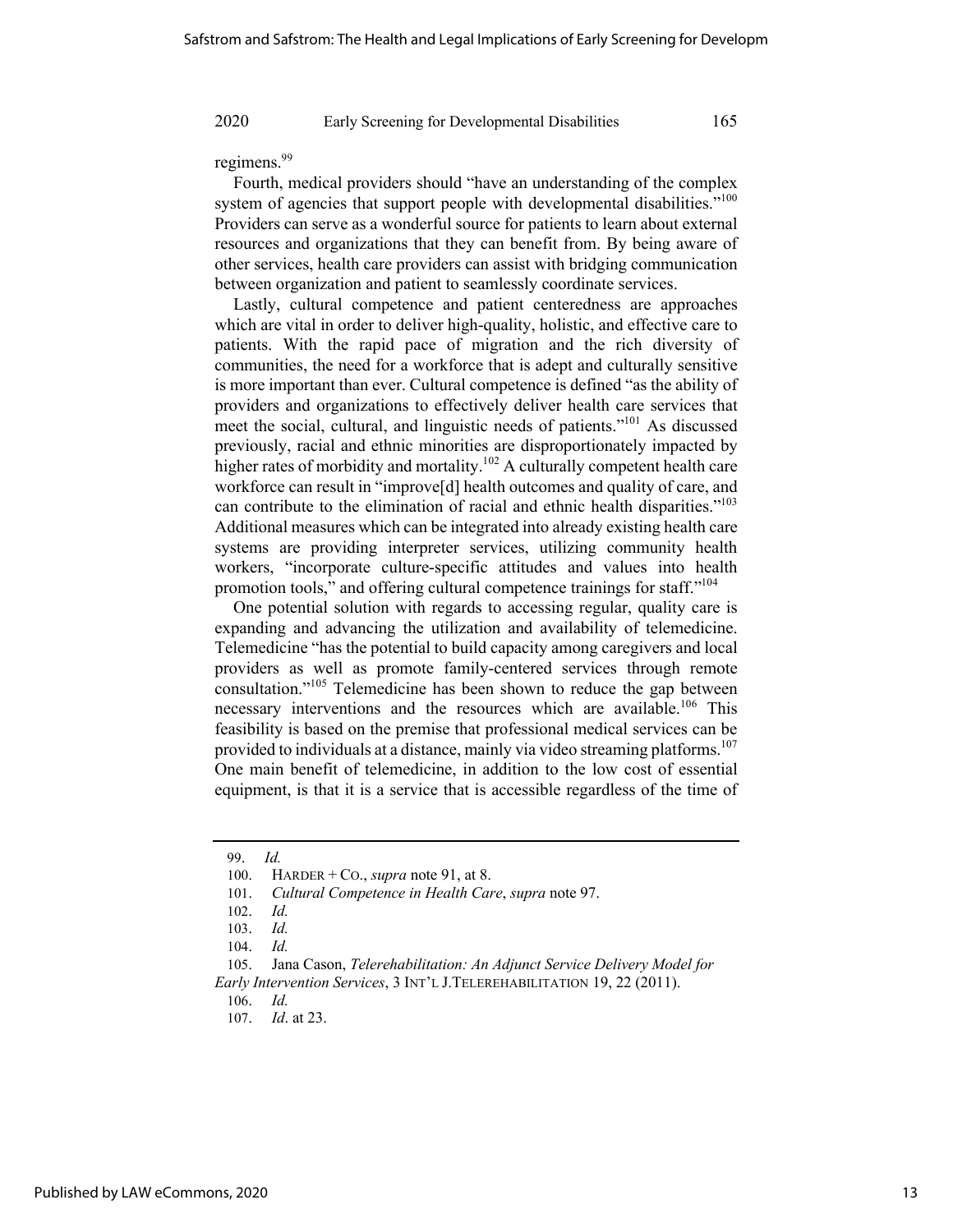day or location of a patient.<sup>108</sup> Furthermore, by reducing the delay in attaining medical attention, individuals are able to access services and treatment sooner than before.<sup>109</sup> This is especially true for accessing specialty providers and services which may not be available within a local community.<sup>110</sup> The distance to a medical provider, transportation complications, and lack of time are all non-issues when considering telemedicine for health care access.<sup>111</sup> Moreover, the same case can be made for attaining medical care in the native language of the patient. By utilizing telemedicine, there is the ability to connect patients to providers who speak their native language. A patient's ability to communicate confidently and comfortably with their provider is vital to ensuring quality care is given. Telemedicine is a newly emerging and highly impactful service delivery model which can be employed to "more efficiently disseminate evidence-based practices into community settings."<sup>112</sup> It offers a solution to people who are geographically and economically compromised by allowing them to attain treatment and receive a superior level of care.

Another prospective solution would be to pursue litigation against physicians who fail to comply with recommended screening timelines and protocols, as the American Academy of Pediatrics (AAP) recommendations guide health care providers to do.<sup>113</sup> The AAP advises that "developmental surveillance [be conducted] at every health supervision visit and conducting general developmental screening using evidence-based tools at 9, 18, and 30 months, or whenever a concern is expressed . . . and social-emotional screening is recommended at regular intervals."<sup>114</sup> Yet, it is likely doctors are falling short of this requirement. A 2002 AAP study of Periodic Survey of Fellows found fewer than 25 percent of respondents consistently used

<sup>108.</sup> Laurie A. Vismara et al., *Preliminary Findings of a Telehealth Approach to Parent Training in Autism*, 43 J. AUTISM & DEVELOPMENTAL DISORDERS 2953, 2953 (May 17, 2013).

<sup>109.</sup> *Id.*

<sup>110.</sup> *Id.* at 2954*.*

<sup>111.</sup> *Id*. at 2967.

<sup>112.</sup> Katherine E. Pickard et al., *A Mixed-Method Evaluation of the Feasibility and Acceptability of a Telehealth-Based Parent-Mediated Intervention for Children with Autism Spectrum Disorder*, 20 AUTISM 845, 845 (2016).

<sup>113.</sup> AM. ACAD. PEDIATRICS, *Identifying Infants and Young Children with Developmental Disorders in the Medical Home: An Algorithm for Developmental Surveillance and Screening*, 118 PEDIATRICS 405, 407 (2006).

<sup>114.</sup> *Id*. at 409-414; *see generally Screening Recommendations*, AM. ACAD. PEDIATRICS, [www.aap.org/en-us/advocacy-and-policy/aap-health](http://www.aap.org/en-us/advocacy-and-policy/aap-health-initiatives/Screening/Pages/Screening-Recommendations.aspx)[initiatives/Screening/Pages/Screening-Recommendations.aspx](http://www.aap.org/en-us/advocacy-and-policy/aap-health-initiatives/Screening/Pages/Screening-Recommendations.aspx) (last visited Apr. 5, 2020) (providing general information regarding screening).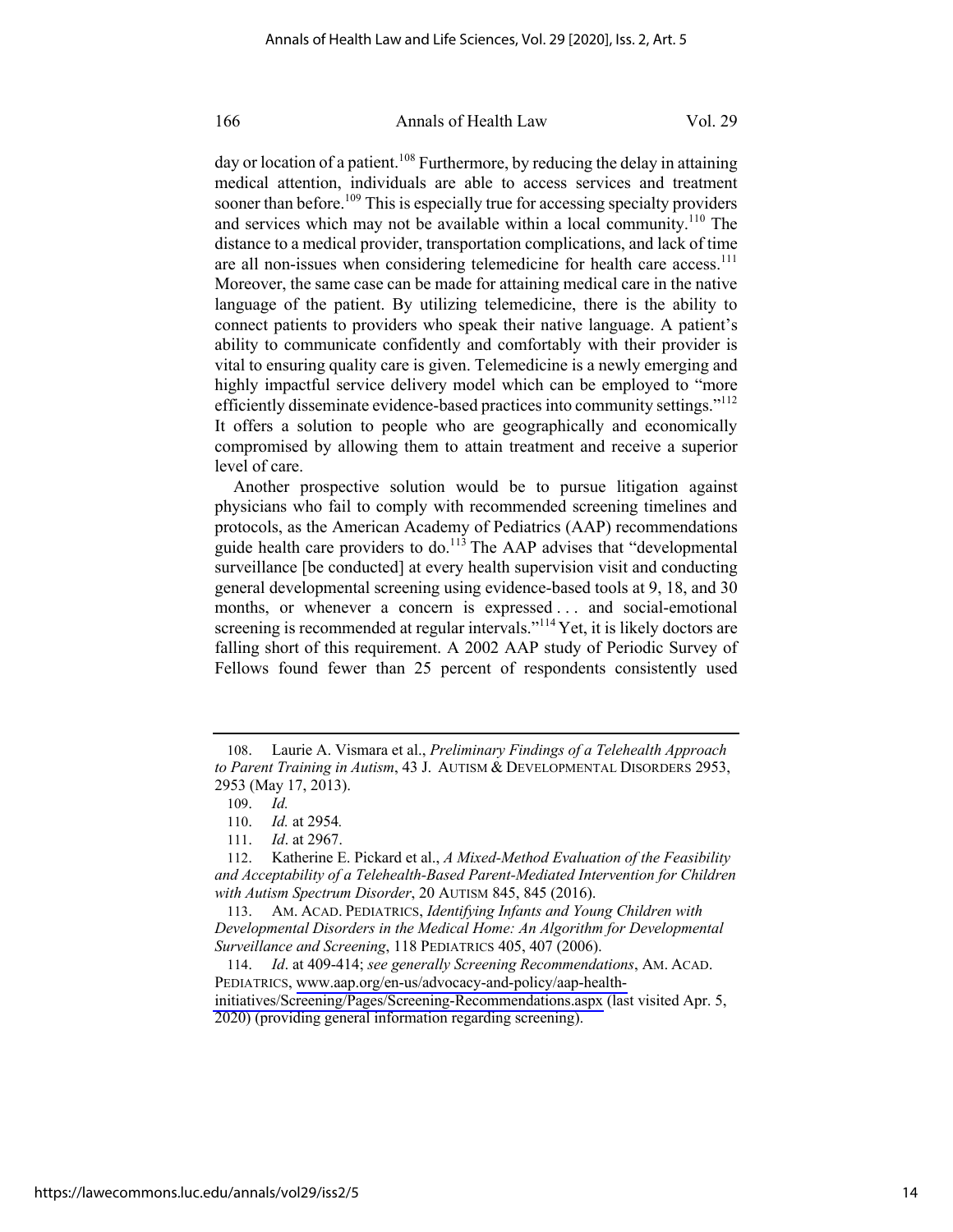appropriate screening tools.<sup>115</sup> As such, pursuing physician liability claims, particularly under a negligence standard, or modifying credentialing and recertification requirements for physicians could help ensure compliance with these recommendations that, in turn, would help promote optimal early childhood development.<sup>116</sup> Through increased prioritization and stricter enforcement within the profession, as part of credentialing standards or continuing medical education coursework, the medical community could also make efforts to enhance compliance with these guidelines.

#### EDUCATIONAL CONSEQUENCES

Developmental wellness is also essential to educational success, and developmental challenges can have debilitating consequences on a child's learning, even from an early age. However, these setbacks can have a longterm negative impact on learning, especially once a child reaches schooling age. These educational delays and challenges can have a compounding effect. As such, it is important to understand how a lack of diagnosis can disrupt a child's education in early childhood education settings, at school, and beyond the classroom.

Lack of access to quality learning opportunities is one such barrier to developmental wellness. Typically care for pre-school age children is referred to as "child care," which encompasses the child's safety and wellbeing, including that they are clean, fed, and cared for.<sup>117</sup> However, this term does not account for the learning and development that occurs during these critical years.<sup>118</sup> Although it is far harder to assess if a child is being appropriately engaged in age-appropriate learning activities, "research continues to affirm the short- and long-term benefits for children who participate in high-quality early learning programs."<sup>119</sup> Environments that are more likely to maximize a child's healthy development—settings that are

<sup>115.</sup> Linda Radecki et al., *Trends in the Use of Standardized Tools for Developmental Screening in Early Childhood: 2002–2009*, 128 PEDIATRICS 14, 14- 19 (2013).

<sup>116.</sup> AM. ACAD. PEDIATRICS & BRIGHT FUTURES, RECOMMENDATIONS FOR PREVENTIVE PEDIATRIC HEALTH CARE (PERIODICITY SCHEDULE) (2019), [downloads.aap.org/AAP/PDF/periodicity\\_schedule.pdf.](http://downloads.aap.org/AAP/PDF/periodicity_schedule.pdf) 

<sup>117.</sup> *See, e.g.*, SIMON WORKMAN & REBECCA ULLRICH, QUALITY 101: IDENTIFYING THE CORE COMPONENTS OF A HIGH-QUALITY EARLY CHILDHOOD PROGRAM 1 (Ctr. for Am. Progress, 2017), [www.americanprogress.org/](http://www.americanprogress.org/issues/early-childhood/reports/2017/02/13/414939/quality-101-identifying-the-core-components-of-a-high-quality-early-childhood-program/)  [issues/early-childhood/reports/2017/02/13/414939/quality-101-identifying-the](http://www.americanprogress.org/issues/early-childhood/reports/2017/02/13/414939/quality-101-identifying-the-core-components-of-a-high-quality-early-childhood-program/)[core-components-of-a-high-quality-early-childhood-program/](http://www.americanprogress.org/issues/early-childhood/reports/2017/02/13/414939/quality-101-identifying-the-core-components-of-a-high-quality-early-childhood-program/) (suggesting generally that basic care for preschool aged children consists of ensuring they are fed and cared for on a basic level).

<sup>118.</sup> *Id.* at 2.

<sup>119.</sup> *Id.* at 1.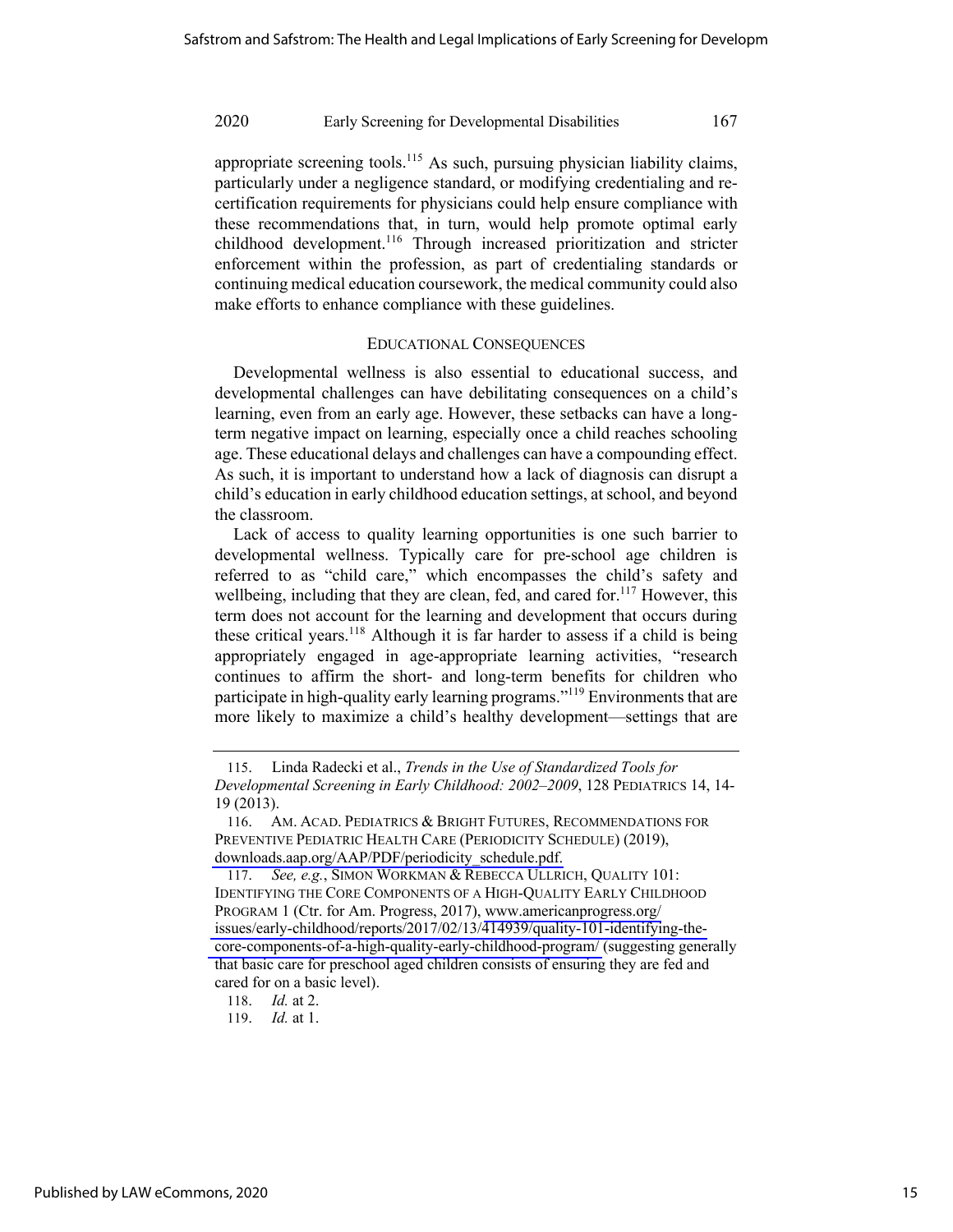secure, engaging, and nurturing—typically include highly trained educators with prior experience who are recruited and retained in the profession, where there is low staff turnover, and where there are low child/teacher ratios.<sup>120</sup> Quality early learning opportunities provide children with a "a profound, lifelong advantage," as research shows they are less likely to be involved with the criminal legal system or struggle with substance abuse, and are more likely to graduate high school and college.<sup>121</sup> Yet, the cost of care is staggering: "[i]n 40 states the average annual cost for an infant in centerbased care was higher than a year's tuition and fees at a four-year public college."122 As a result, center-based child-care and after-school care is highly unaffordable for parents, regardless of whether they work full-time, and consumes a large proportion of family income.<sup>123</sup> Researchers noted that "Black and Hispanic parents are more likely to experience unaffordable child care" as compared with other groups.<sup>124</sup>

Worse still, early education "caregivers make poverty wages" and "only a handful of centers and family homes are nationally accredited for quality."<sup>125</sup> Even for those who are able to find affordable, quality care, educational pushout<sup>126</sup> begins at this age an can contribute over the long-term to student school dropout. For instance, according to the U.S. Department of Education, Black students are significantly overrepresented in preschool suspensions,

122. *See* Lisa Belkin, *Child Care Costs More Than College*, N.Y. TIMES (Aug. 9, 2010, 11:22 AM), [parenting.blogs.nytimes.com/2010/08/09/child-care-costs](http://parenting.blogs.nytimes.com/2010/08/09/child-care-costs-more-than-college)[more-than-college](http://parenting.blogs.nytimes.com/2010/08/09/child-care-costs-more-than-college) (noting that in the past decade "the cost of child care for the youngest children increased twice as fast as the median family income throughout the country, and in half the states it far outpaced the rate of inflation").

123. Maura Baldiga et al., *Child Care is Unaffordable for Working Parents Who Need It Most*, NAT'L INST. FOR EARLY EDUC. RESEARCH, GRADUATE SCHOOL EDUC., RUTGERS UNIV. (Feb. 15, 2019), [http://nieer.org/2019/02/15/ child-care-is](http://nieer.org/2019/02/15/ child-care-is-unaffordable-for-working-parents-who-need-it-most)[unaffordable-for-working-parents-who-need-it-most.](http://nieer.org/2019/02/15/ child-care-is-unaffordable-for-working-parents-who-need-it-most)

124. *Id*.

<https://supportiveschooldiscipline.org/learn/reference-guides/pushout>(last visited May 4, 2020).

<sup>120.</sup> *Id*. at 7; *Child Care Quality*, CHILD CARE SERVS. ASSOC.,

[www.childcareservices.org/families/fs/finding/ child-care-quality](http://www.childcareservices.org/families/fs/finding/ child-care-quality) (last visited Apr. 5, 2020).

<sup>121.</sup> Kelsey Piper, *Early Childhood Education Yields Big Benefits—Just Not the Ones You Think*, VOX (Oct. 16, 2018, 9:00 AM), [www.vox.com/future](http://www.vox.com/future-perfect/2018/10/16/17928164/early-childhood-education-doesnt-teach-kids-fund-it)[perfect/2018/10/16/17928164/early-childhood-education-doesnt-teach-kids-fund-it.](http://www.vox.com/future-perfect/2018/10/16/17928164/early-childhood-education-doesnt-teach-kids-fund-it)

<sup>125.</sup> Brigid Schulte & Alieza Durana, *Overview: The Care Report*, NEW AM. (Sept. 28, 2019), [www.newamerica.org/in-depth/care-report/introduction/.](http://www.newamerica.org/in-depth/care-report/introduction/)

<sup>126. &</sup>quot;Pushout refers to practices that contribute to students dropping out. These include unwelcoming and uncaring school environments and over-reliance on zero tolerance school policies that push students out of school." *Pushout*, NAT'L CLEARINGHOUSE ON SUPPORTIVE SCH. DISCIPLINE,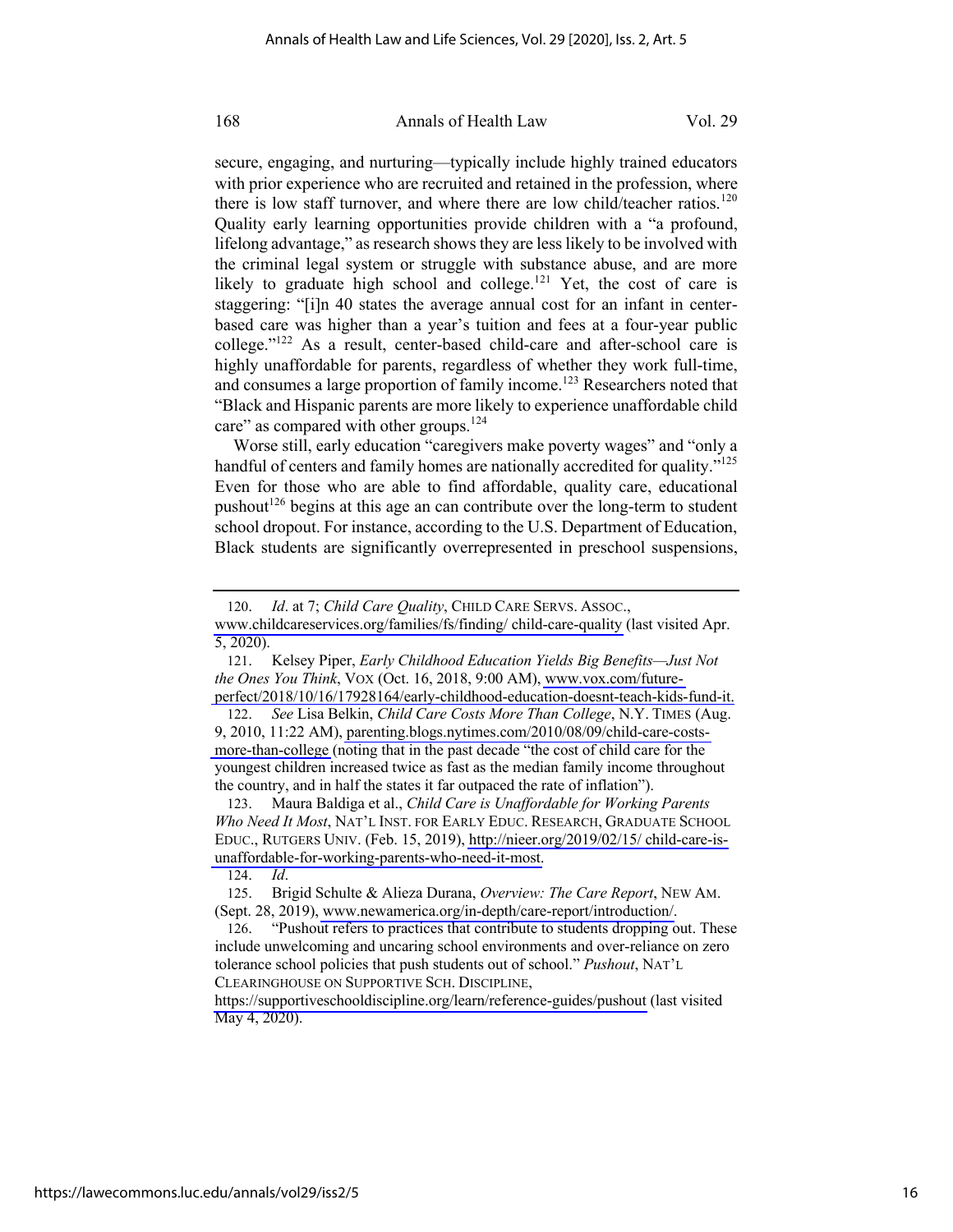comprising nineteen percent of the total preschool population but forty-seven percent of suspensions.<sup>127</sup> It is not hyperbole to state that "[t]he school to prison pipeline starts in preschool," as implicit bias leads early education staff to observe Black students more closely, and thus the trend of funneling children out of educational setting to the criminal legal system starts at this age. $128$ 

These difficulties can continue, or be further magnified, in the school setting. Under the Individuals with Disabilities Education Act (IDEA), local school districts must "identify, locate, and evaluate every child who may have a disability requiring special education services."<sup>129</sup> Under this legal mandate, known as "Child Find," parents have a right to request and educators have the responsibility to request a full, individual, comprehensive, multi-disciplinary evaluation.<sup>130</sup> This obligation extends to all students, regardless of their educational setting; this means that those in private schools or receiving homeschooling services are included.131A student with a disability, under the IDEA, is a child evaluated as having an intellectual disability, a hearing impairment (including deafness), a speech or language impairment, a visual impairment (including blindness), a serious emotional disturbance (referred to in this part as "emotional disturbance"), an orthopedic impairment, autism, traumatic brain injury, other health impairment, a specific learning disability, deaf-blindness, or multiple disabilities, and who, by reason thereof, needs special education and related services.<sup>132</sup>

When a student is identified as in need of special education services, the school's interdisciplinary team must develop an Individualized Education Plan (IEP), which includes documentation of the student's "'present levels of academic achievement and functional performance;' 'measurable annual goals'; and 'special education and related services and supplementary aids and services.""<sup>133</sup>

<sup>127. 2013-2014</sup> CIVIL RIGHT DATA COLLECTION A FIRST LOOK: KEY DATA HIGHLIGHTS ON EQUITY AND OPPORTUNITY GAPS IN OUR NATION'S PUBLIC SCHOOLS, U.S. DEP'T OF EDUC.: OFF. FOR CIV. RTS. (Oct. 28, 2016), [www2.ed.gov/about/offices/list/ocr/docs/2013-14-first-look.pdf.](http://www2.ed.gov/about/offices/list/ocr/docs/2013-14-first-look.pdf)

<sup>128.</sup> *The School-to-Prison Pipeline Starts in Preschool*, SCHOTT FOUND. FOR PUB. EDUC.: BLOG POST (Oct. 24, 2016),

[schottfoundation.org/blog/2016/10/24/school-prison-pipeline-starts-preschool.](http://schottfoundation.org/blog/2016/10/24/school-prison-pipeline-starts-preschool)

<sup>129.</sup> Individuals with Disabilities Education Act, 20 U.S.C. § 1400 (2004). 130. Blakely Simoneau, *Special Education in American Prisons: Risks,* 

*Recidivism, and the Revolving Door*, 15 STAN. J. CIV. RTS. & CIV. LIBERTIES 87, 101–02 (2019).

<sup>131.</sup> *Id.* at 101.

<sup>132. 34</sup> C.F.R. § 300.8 (2012).

<sup>133.</sup> *Id*. at 101–02 (quoting 34 C.F.R. § 300.320(a)(1)– (4)).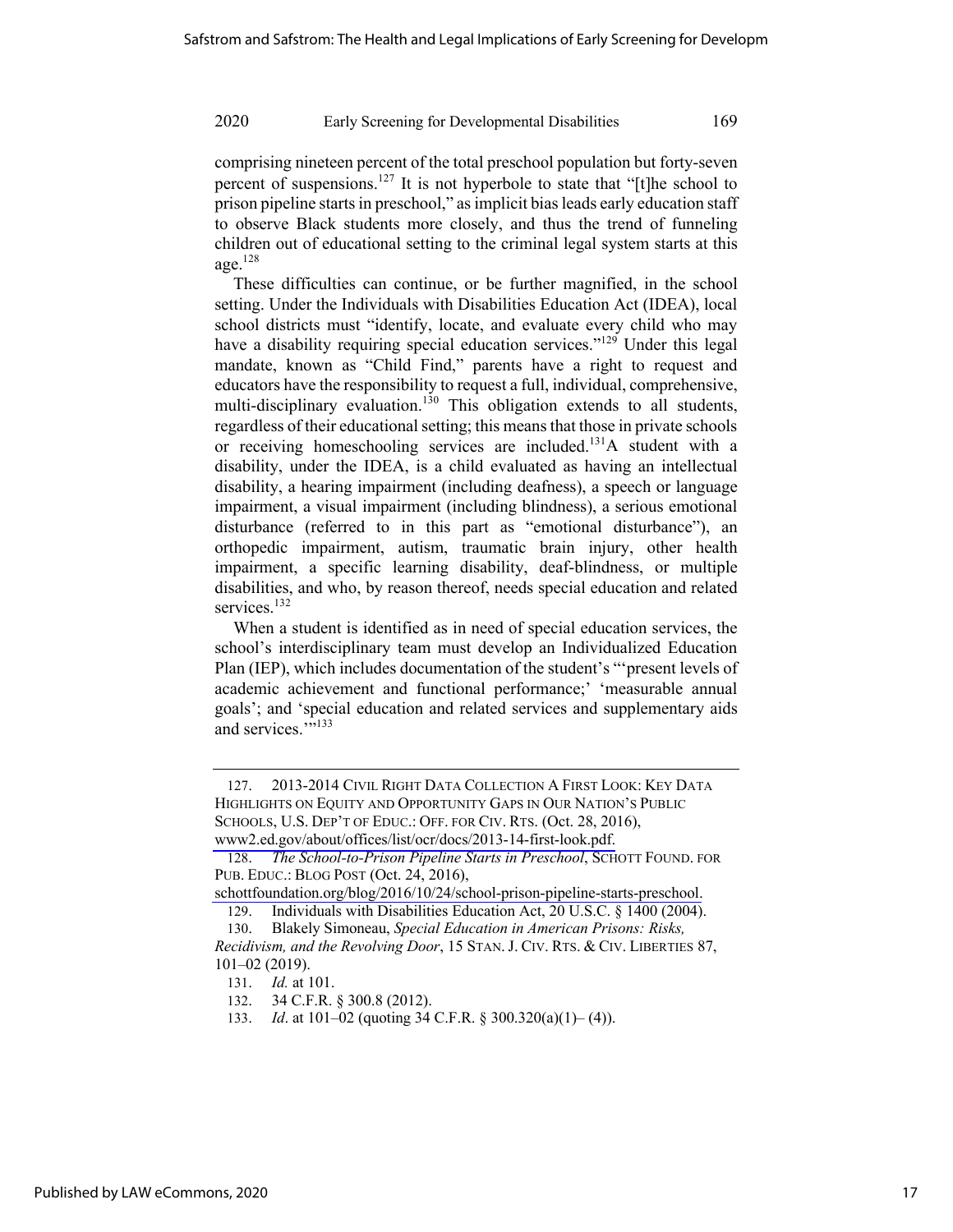While a diagnosis can provide access to services and important protections, students with disabilities, particularly students of color with a diagnosis, have disproportionately poorer outcomes as compared with their peers.134 Students of color with disabilities continue to face forms of discrimination that are at times in tension with one another. For instance, Black students are simultaneously over-identified and under-identified as having disabilities.<sup>135</sup> Black students are over diagnosed "because academic performance or behaviors that may be a reflection of inadequate instruction or the highly subjective judgments of school staff are instead pathologized as signs of a disability."<sup>136</sup> Conversely, Black students at the same time are under-identified when classroom shortcomings are "attributed to personal or cultural failings," rather than the need for intervention.<sup>137</sup>

These tensions are amplified in the discipline context. When a youth commits an offense at school, the student's misconduct can be dealt with in one of three ways: "within the school itself, through a juvenile court proceeding, or in an adult criminal court."138 The "school-to-prison pipeline" refers to the process through which a student is pushed out of the school system and into the criminal legal system, as a school's disciplinary policies and practices increase contact with law enforcement officers, criminalize conduct, and brand students as "offenders" from a young age.<sup>139</sup> The schoolto-prison pipeline has been reinforced by the adoption of "zero-tolerance policies, additional and often mandatory referral of students to the juvenile justice system, and the expanding prevalence of 'school resource officers' (SROs) in schools."140

Students of color and students with disabilities are both disproportionately subject to school punishment, including suspensions and expulsions, but "this disparity is compounded for students of color with disabilities."<sup>141</sup> Research shows that although rates of misconduct are similar, "Black students are disproportionately disciplined for more subjective offenses, such as disrespecting a teacher or being perceived as a threat, than their White

<sup>134.</sup> Alice Abrokwa, *"When They Enter, We All Enter": Opening the Door to Intersectional Discrimination Claims Based on Race and Disability*, 24 MICH. J. RACE & L. 15, 44 (2018).

<sup>135.</sup> *Id*. at 43.

<sup>136.</sup> *Id*.

<sup>137.</sup> *Id*.

<sup>138.</sup> Tara Carone, *The School to Prison Pipeline: Widespread Disparities in School Discipline Based on Race*, 24 PUB. INT. L. REP. 137, 143 (2019).

<sup>139.</sup> *Id.*

<sup>140.</sup> *Id.*

<sup>141.</sup> Abrokwa, *supra* note 134.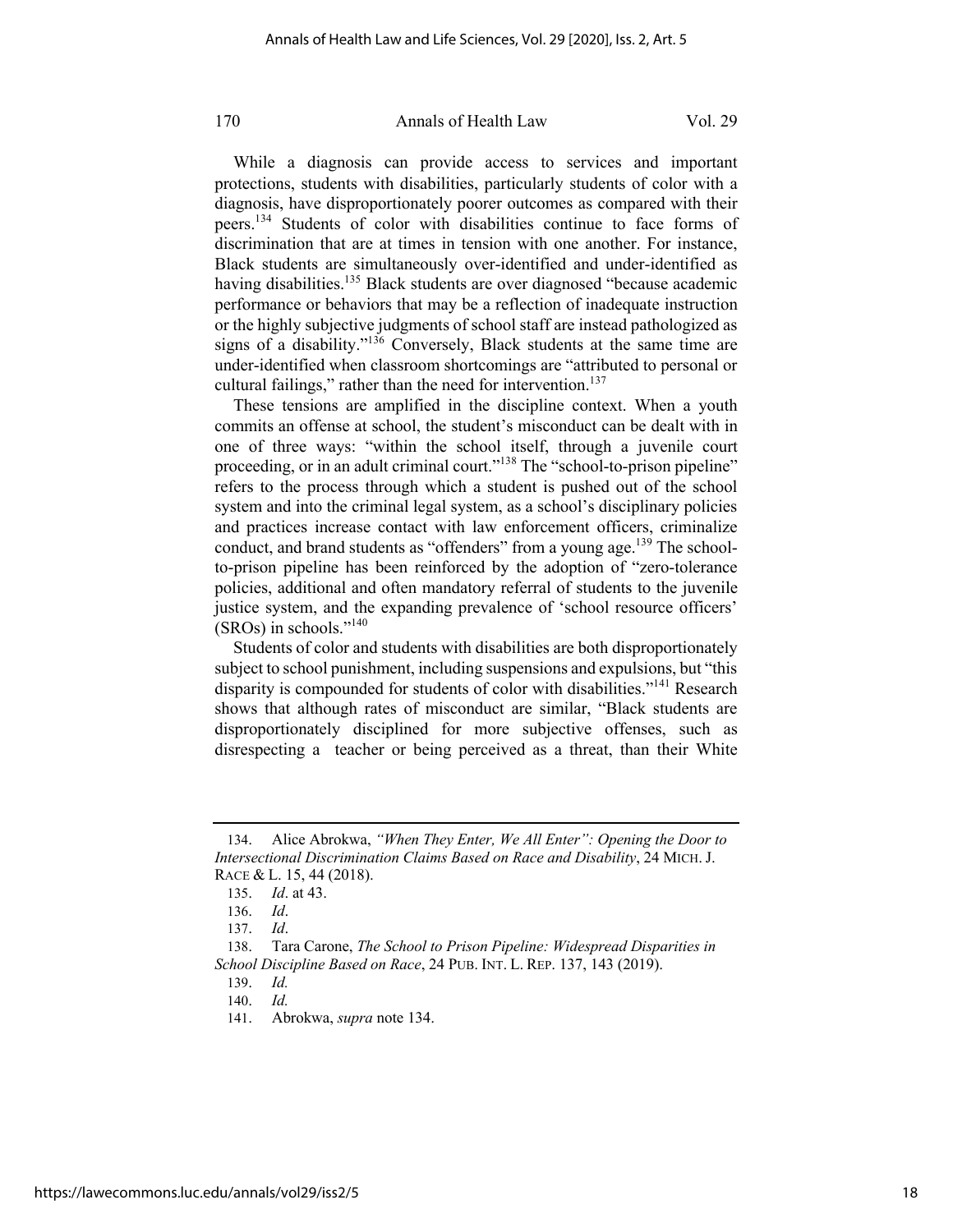counterparts."142 Similarly, students with disabilities are also overrepresented in police interactions as compared to their nondisabled peers, as students with disabilities represent one-fourth of school-related arrests and referrals to law enforcement, despite comprising "just 12 percent of the general student population."<sup>143</sup>

Constitutional protections available within the criminal legal system are not guaranteed in school disciplinary proceedings, including "the Eighth Amendment's ban on cruel and unusual punishment ..., the Fifth Amendment's guarantee against self-incrimination and double jeopardy, and Sixth Amendment's right to counsel and jury trial guaranteed."<sup>144</sup> Rather, the U.S. Supreme Court established minimum due process requirements for students facing short-term suspension in *Goss v. Lopez*.<sup>145</sup> The Court held "that the student [must] be given oral or written notice of the charges against him and, if he denies the charges, an explanation of the evidence the authorities have and an opportunity to present his side of the story."146 The IDEA established additional protections for students with disabilities, including requiring school officials to conduct "manifestation review" that determines "whether the behavior is a manifestation of the child's mental illness."<sup>147</sup> The IDEA also requires that during a manifestation review or due process hearing for disciplinary action, the child cannot be expelled and must "remain in their current educational placement."<sup>148</sup> If the child's behavior is

143. Claire Raj, *Disability, Discipline, and Illusory Student Rights*, 65 UCLA L. REV. 860, 863 (2018) (citing OFF. FOR CIV. RTS., U.S. DEP'T OF EDUC., DATA SNAPSHOT: SCHOOL DISCIPLINE, ISSUE BRIEF NO. 1 at 7 (2014)).

148. *Id.* at 148 (noting that in some "[s]pecial circumstances such as possession of a weapon on school premises, possession or selling of illegal drugs on school premises, or serious bodily harm to another on school premises, can warrant the student's removal to an interim alternative education setting for up to 45 days").

<sup>142.</sup> NAACP LEGAL DEFENSE & EDUC. FUND., *EXECUTIVE SUMMARY*, LOCKED OUT OF THE CLASSROOM: HOW IMPLICIT BIAS CONTRIBUTES TO DISPARITIES IN SCHOOL DISCIPLINE 4 (2017); *see also* NAT'L COUNCIL ON DISABILITY, BREAKING THE SCHOOL-TO-PRISON PIPELINE FOR STUDENTS WITH DISABILITIES 47 (2015) (discussing studies that show school administrators "dole out harsher punishment to students of color than white students for the same or similar behavior"); *see also* Russell J. Skiba et al., *The Color of Discipline: Sources of Racial and Gender Disproportionality in School Punishment*, 34 URB. REV. 317, 335 (2002) (writing that "significantly different patterns of referrals suggest that black students are more likely to be referred to the office for more subjective reasons").

<sup>144.</sup> Carone, *supra* note 138, at 144.

<sup>145.</sup> *Id*.

<sup>146.</sup> *Id.*

<sup>147.</sup> Dominique Hadley, *Implementing School-Based Health Programs to Deter Undiagnosed African-American Youth from Juvenile Detention*, 11 S.J. POL'Y & JUST. 140, 147 (2017).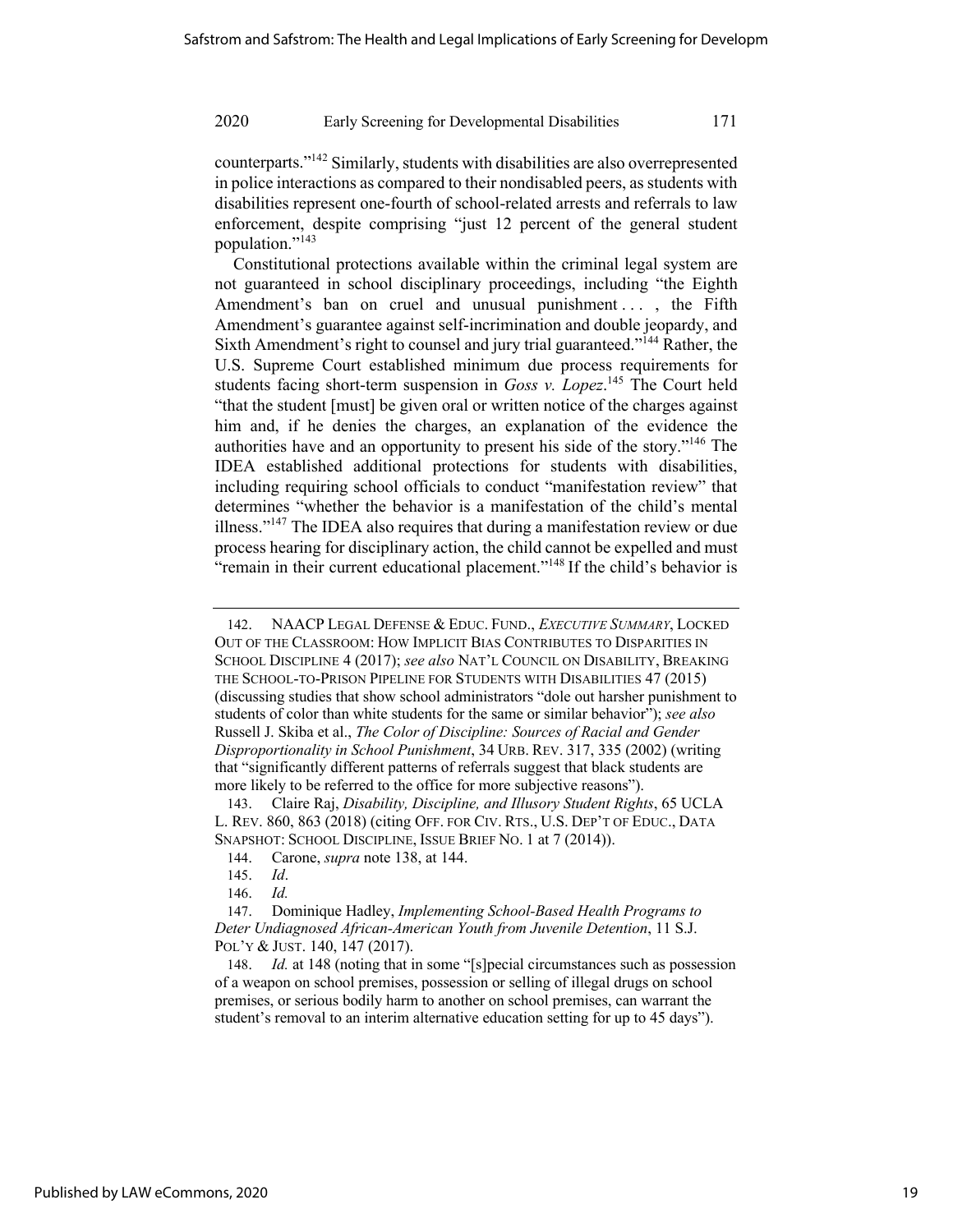a result of disability or the school's failure to meet the requirements of the IEP, the student cannot be suspended.<sup>149</sup> Moreover, "if a child in special education is suspended the school must still provide post-expulsion services that are more than minimal homebound services as determined by the IEP."<sup>150</sup> As a result, punishment for similar conduct by similarly situated children could be dependent upon a diagnosis.

Despite these many challenges, there are a range of prospective policy and litigation solutions that can be implemented as short-and long-term strategies to resolve these gaps. For instance, universal access to pre-kindergarten (Pre-K) could be a primary means of ensuring access to quality early education services for all children, as well as earlier intervention for children with developmental delays.<sup>151</sup> The former Secretary of Education suggests that societal investments in early childhood education yield returns upwards of eight to one.<sup>152</sup> Moreover, Pre-K is a means for reducing inequality by leveling the playing field for children from low-income families.<sup>153</sup>

Various school discipline reform efforts continue to gain traction, as well. Although it is impossible to summarize all prospective school discipline reform solutions offered by educational professionals, scholars, and researchers, their efforts often focus on reducing the criminalization of misbehavior in the school setting, limiting time spent outside of the educational setting, or creating equity in disciplinary enforcement.<sup>154</sup>

152. *Press Briefing*, Press Secretary Josh Earnest & Secretary of Education John King Jr. (2016), 2016 WL 5540012, at \*3.

153. OFF. OF THE PRESS SECRETARY, *Fact Sheet President Obama's Plan for Early Education for All Americans*, Obama White House (Feb. 13, 2013), [obamawhitehouse.archives.gov/the-press-office/2013/02/13/fact-sheet-president](http://obamawhitehouse.archives.gov/the-press-office/2013/02/13/fact-sheet-president-obama-s-plan-early-education-all-americans)[obama-s-plan-early-education-all-americans.](http://obamawhitehouse.archives.gov/the-press-office/2013/02/13/fact-sheet-president-obama-s-plan-early-education-all-americans)

154. *See, e.g.*, Matthew P. Steinberg & Johanna Lacoe, *What Do We Know About School Discipline Reform?*, EDUC. NEXT (2017),

[www.educationnext.org/what-do-we-know-about-school-discipline-reform](http://www.educationnext.org/what-do-we-know-about-school-discipline-reform-suspensions-expulsions/)[suspensions-expulsions/](http://www.educationnext.org/what-do-we-know-about-school-discipline-reform-suspensions-expulsions/) (reporting strategies that use "nonpunitive approaches to address misbehavior," advocating for "alterative disciplinary strategies that allow students to say in school and not miss valuable learning time," and warning how some policies had "disproportionate and unjustified effect on students of a particular race").

<sup>149.</sup> *Id.* at 147.

<sup>150.</sup> *Id.* at 148.

<sup>151.</sup> *See* Brian McWalters, *The Federal Role in Universal Pre-K*, 2019 B.Y.U. EDUC. & L. J. 21, 26 (2019) (explaining that the term universal Pre-K indicates a system in which all children, regardless of socio-economic status, are afforded the opportunity to attend free preschool, in contrast to targeted Pre-K, in which education services are made available specifically for low-income children and noting that there are potential benefits to a universal, as opposed to targeted, approach).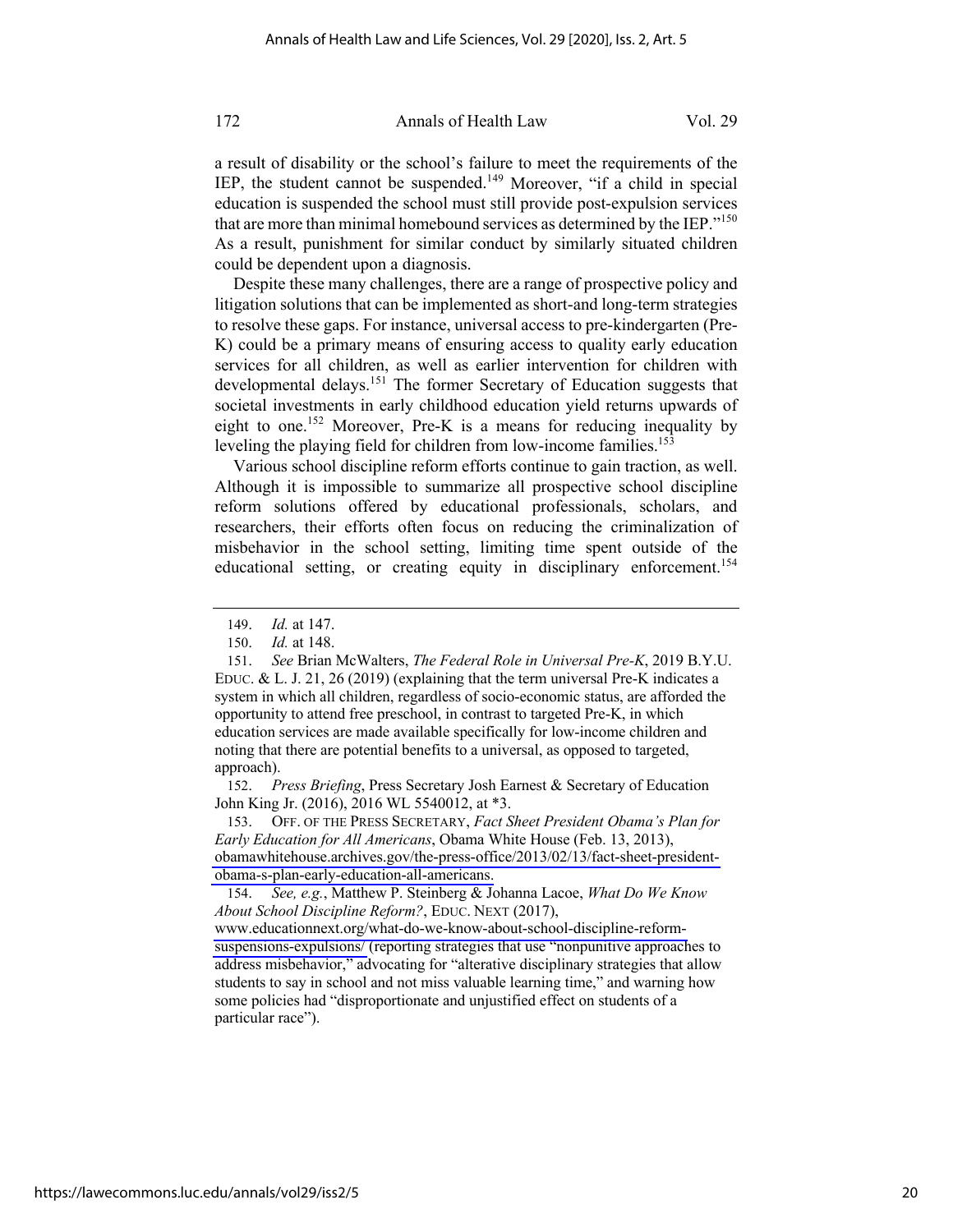Disparate impact liability litigation is one such prospective solution and has been considered important in challenging policies or practices based on their adverse consequences, regardless of the underlying motivations.<sup>155</sup> The power of this theory was highlighted by an example provided in the 2014 Dear Colleague Letter, where Asian-American students were disparately impacted by a zero tolerance tardiness policy. Although the school's strategy was to further the legitimate, nondiscriminatory goal of promoting attendance, the policy has an impermissibly disproportionate impact on Asian-American students, who in the illustration tended to live farther from school and were more likely to rely on undependable public transit.<sup>156</sup> Applying this lens to the disproportionality of school punishment would be equally as important.<sup>157</sup> Other suggested reforms focus on the school level, such as the replacement of  $SROS$  with services<sup>158</sup> or access to counsel at critical stages of the disciplinary process,159 among others. Other reforms still focus on systemic issues, such as teacher training and qualifications, as part of the solution.<sup>160</sup>

156. *See* PRESS OFF., U.S. DEP'T OF EDUC*.*, U.S. Departments of Education and Justice Release School Discipline Guidance Package to Enhance School Climate and Improve School Discipline Policies/Practices (Jan. 8, 2014), [www.ed.gov/news/press-releases/us-departments-education-and-justice-release](http://www.ed.gov/news/press-releases/us-departments-education-and-justice-release-school-discipline-guidance-package)[school-discipline-guidance-package;](http://www.ed.gov/news/press-releases/us-departments-education-and-justice-release-school-discipline-guidance-package) Joint Dear Colleague Letter from the U.S. Department of Justice, Civil Rights Division & U.S. Department of Education, OFF. FOR CIV. RTS., DEP'T OF EDUC. (Jan. 8, 2014),

[www2.ed.gov/about/offices/list/ocr/letters/colleague-201401-title-vi.html.](http://www2.ed.gov/about/offices/list/ocr/letters/colleague-201401-title-vi.html) 

157. *See* NORA GORDON, DISPROPORTIONALITY IN STUDENT DISCIPLINE: CONNECTING POLICY TO RESEARCH (BROOKINGS INST. 2018), [www.brookings.edu/research/disproportionality-in-student-discipline-connecting](http://www.brookings.edu/research/disproportionality-in-student-discipline-connecting-policy-to-research/)[policy-to-research/;](http://www.brookings.edu/research/disproportionality-in-student-discipline-connecting-policy-to-research/) *see also* Carone, *supra* note 138, at 147.

<sup>155.</sup> Johanna Miller, *Protecting Children's Rights in School Discipline*, 34 No. 2 GPSOLO 28, 30–31 (2017) (finding that "[s]tatistics from the U.S. Department of Education show that suspensions are enforced at disproportionately high rates against students of color and students with disabilities" and noting "[t]here are many reasons to be concerned about this disproportionality: It contributes to the 'achievement gap,' it impacts graduation rates, and, as disparate treatment under the law, it may be a violation of students' civil rights.").

<sup>158.</sup> DIGNITY IN SCHS., MODEL POLICIES TO FIGHT CRIMINALIZATION: A COLLECTION OF UPDATED RESOURCES FROM OUR MODEL CODE ON EDUCATION & DIGNITY, 15 (2018).

<sup>159.</sup> Julie K. Waterstone, *Counsel in School Exclusion Cases: Leveling the Playing Field*, 46 SETON HALL L. REV. 471, 473 (2016).

<sup>160.</sup> *See, e.g.*, Suevon Lee, *Hawaii Board of Education Votes To Approve Extra Pay For Hard-To-Find Teachers*, HONOLULU CIV. BEAT (Dec. 5, 2019), [www.civilbeat.org/2019/12/hawaii-board-of-education-votes-to-approve-extra-pay](http://www.civilbeat.org/2019/12/hawaii-board-of-education-votes-to-approve-extra-pay-for-hard-to-find-teachers/)[for-hard-to-find-teachers/](http://www.civilbeat.org/2019/12/hawaii-board-of-education-votes-to-approve-extra-pay-for-hard-to-find-teachers/) (discussing Hawaii Board of Education approving an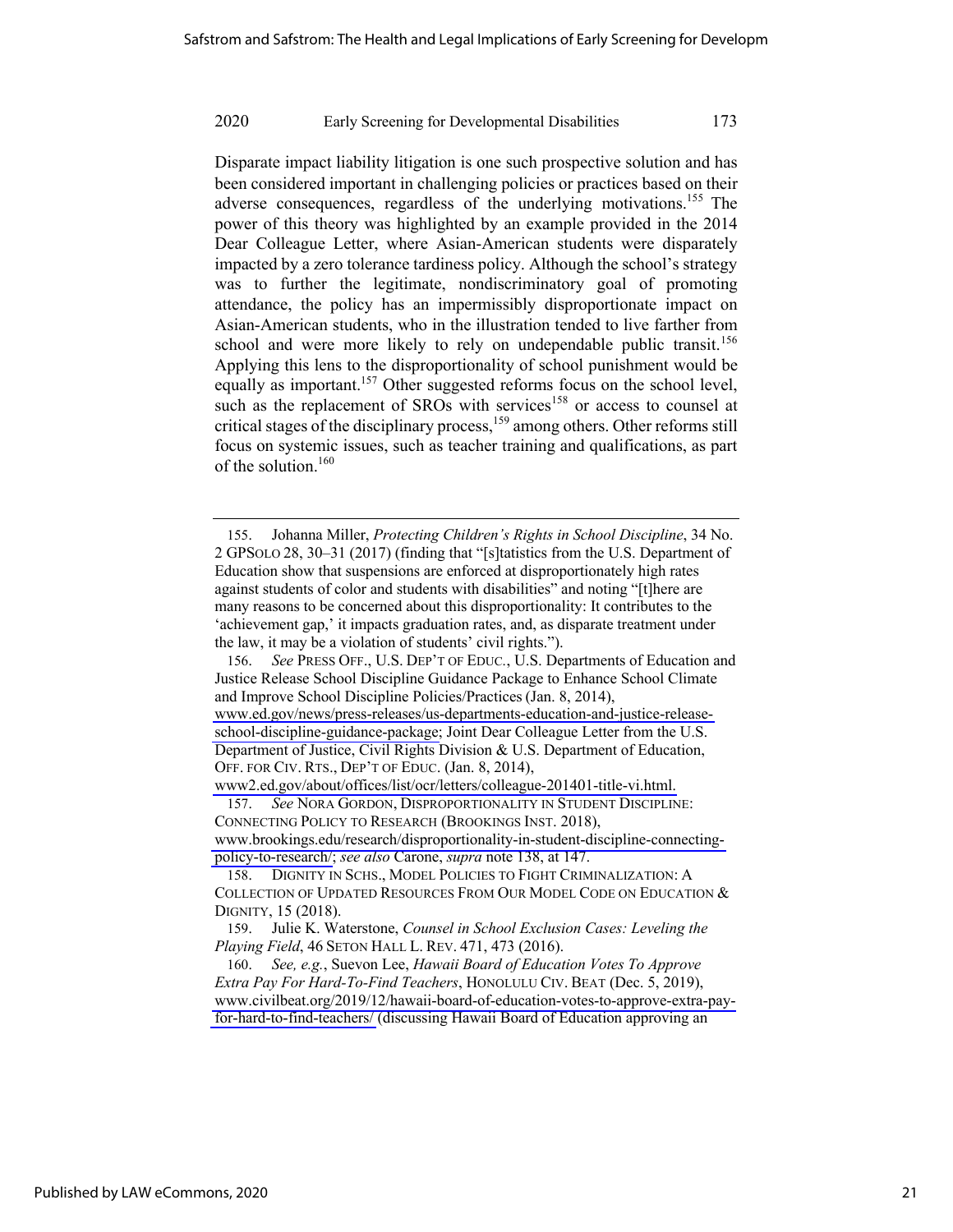Additionally, there must also be remedies for the shortcomings within the referral, testing, and service-delivery process for special education. Despite strong mandates for quality educational services, often there are insufficient resources to fully effectuate the standard conceptualized within the law, especially for low socioeconomic status (low-SES) students of color.<sup>161</sup> Here, too, a range of solutions have been proposed. These range from ensuring easy access to care for those who may need it, $162$  to modifying the mechanisms of our special education process,  $163$  among others.<sup>164</sup>

To be clear, these reform efforts should not just be conceptualized on a federal level. Rather, because states and localities have historically played a leading role in education, reform efforts may best be accomplished through state or local actors.<sup>165</sup> Local managing entities, such as school boards or school committees, that are located in the communities served by the schools can have a profound impact in creating change that is responsive to local need. This is also a strategy that could prove useful on the litigation front, as various state constitutions or statutes may provide more expansive and robust protections, and the foundation of a lawsuit. For instance, the Florida Constitution has a nondiscrimination provision that prohibits any person

increase in pay for teachers who specialize in areas such as special education and Hawaiian language immersion).

<sup>161.</sup> Shameka Stanford & Bahiyyah Muhammad, *The Confluence of Language and Learning Disorders and the School-to-Prison Pipeline Among Minority Students of Color: A Critical Race Theory*, 26 AM. U. J. GENDER SOC. POL'Y & L. 691, 712 (2018).

<sup>162.</sup> Kristin Stanberry, *Finding Out If Your Child Is Eligible for Special Education*, [UNDERSTOOD.ORG,](http://UNDERSTOOD.ORG) [www.understood.org/en/school-learning/special](http://www.understood.org/en/school-learning/special-services/special-education-basics/finding-out-if-your-child-is-eligible-for-special-education?_ul=1*xln673*domain_userid*YW1wLVFRejByZVNpMFhvVkJGUXBkR3Y4c2c)[services/special-education-basics/finding-out-if-your-child-is-eligible-for-special](http://www.understood.org/en/school-learning/special-services/special-education-basics/finding-out-if-your-child-is-eligible-for-special-education?_ul=1*xln673*domain_userid*YW1wLVFRejByZVNpMFhvVkJGUXBkR3Y4c2c)[education?\\_ul=1\\*xln673\\*domain\\_userid\\*YW1wLVFRejByZVNpMFhvVkJGUX](http://www.understood.org/en/school-learning/special-services/special-education-basics/finding-out-if-your-child-is-eligible-for-special-education?_ul=1*xln673*domain_userid*YW1wLVFRejByZVNpMFhvVkJGUXBkR3Y4c2c) [BkR3Y4c2c](http://www.understood.org/en/school-learning/special-services/special-education-basics/finding-out-if-your-child-is-eligible-for-special-education?_ul=1*xln673*domain_userid*YW1wLVFRejByZVNpMFhvVkJGUXBkR3Y4c2c) (last visited Apr. 5, 2020) (explaining that, "even if your child has a 'covered' disability, she still might not be eligible" for special education services because the child's "school may determine that the disability doesn't keep her from learning adequately in the general education classroom" ).

<sup>163.</sup> Tracy Thompson, *The Special-Education Charade: Individualized Education Programs, or IEPs, Are One of the Greatest Pitfalls of the Country's School System*, ATLANTIC (Jan. 3, 2016),

[www.theatlantic.com/education/archive/2016/01/the-charade-of-special-education](http://www.theatlantic.com/education/archive/2016/01/the-charade-of-special-education-programs/421578/)[programs/421578/.](http://www.theatlantic.com/education/archive/2016/01/the-charade-of-special-education-programs/421578/)

<sup>164.</sup> Nate Levenson, *Special Education Reform Is Entering a New Era*, EDUC. WEEK (Feb. 11, 2019, 9:00 AM),

[blogs.edweek.org/edweek/rick\\_hess\\_straight\\_up/2019/02/special\\_education\\_refor](http://blogs.edweek.org/edweek/rick_hess_straight_up/2019/02/special_education_reform_is_entering_a_new_era.html) m is entering a new era.html.

<sup>165.</sup> Jennifer Safstrom, *States as Civil Rights Actors: Assessing Advocacy Mechanisms within a State's Legislative, Executive, and Judicial Branches*, 24 BARRY L. REV. 53, 54 (2019).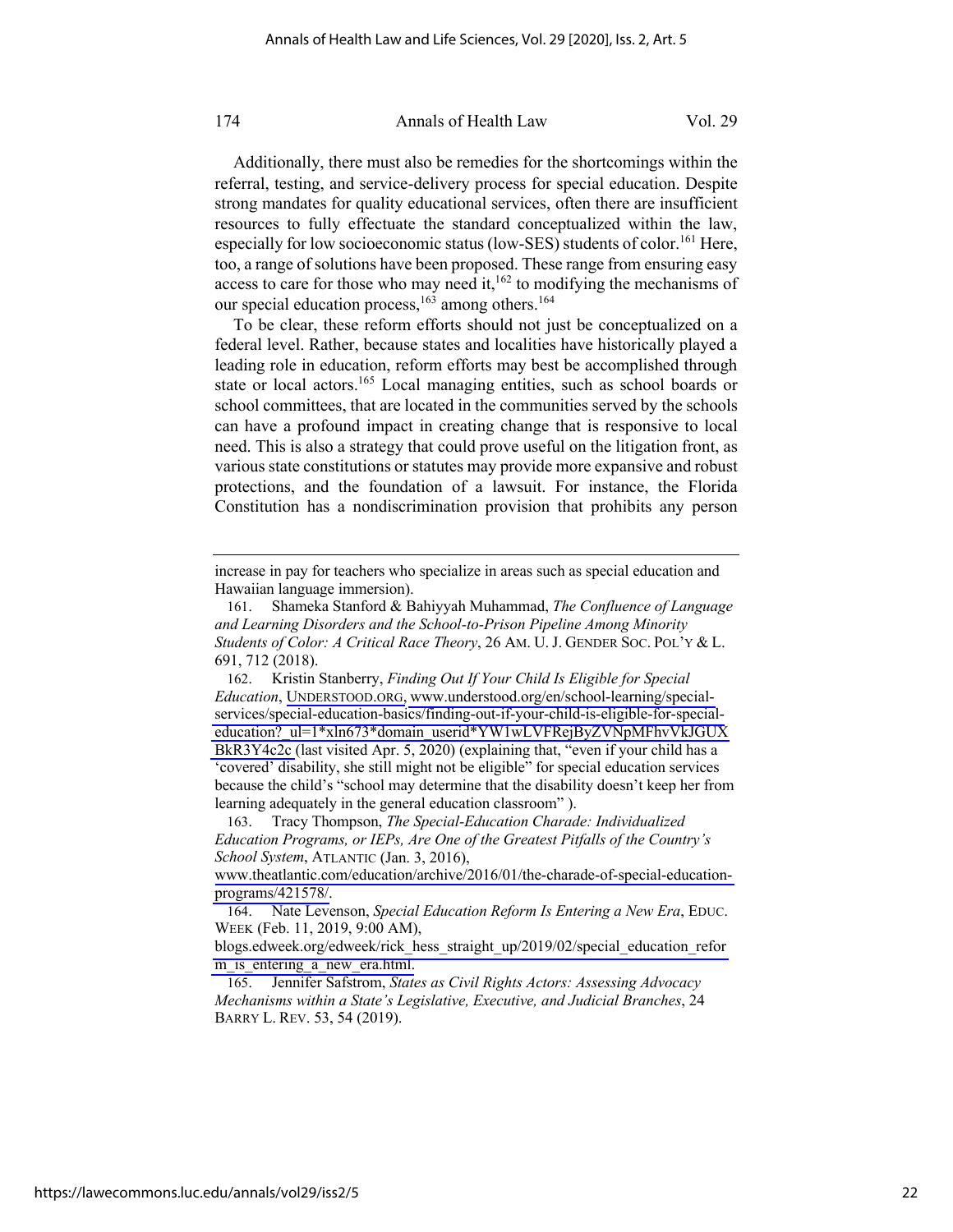from "be[ing] deprived of any right because of race, religion, national origin, or *physical disability*."166 Although not without limits, this provision protecting those with physical disabilities may provide the basis for future legal challenge to access supports or accommodations, or to dispute a policy. This may be a helpful avenue for progress in a state that has otherwise failed to find constitutional deficiency with the educational system.<sup>167</sup> Other states should seek to assess what novel grounds might exist for challenging inequitable practices within their respective frameworks, including state constitution educational provisions; looking at state constitutional and legislative pathways, beyond the scope of federal protections in the IDEA, ADA, and related national laws, may prove to have the greatest traction.

Although far from comprehensive, these are just some of the leading solutions that could be used to mitigate the adverse educational consequences resulting from developmental delays, as well as the resulting lack of diagnosis and services. In order to minimize the detriment these delays can have in the long-term, prioritizing early intervention services, comprehensive reform, and innovative solutions, will help ensure the most optimal educational outcomes for children.

#### CRIMINAL LEGAL CONSEQUENCES

The devastating impacts of delaying or not providing interventions persist beyond the school context. Although the criminalization of school misconduct contributes to the school to prison pipeline, it is also significant to recognize that those with developmental delays are more likely to have interactions with the criminal legal system, either as juveniles or adults.<sup>168</sup>

Unsurprisingly, individuals with disabilities are disproportionately affected in the criminal legal system.<sup>169</sup> Per one study, although less than 10

<sup>166.</sup> FLA. CONST. Art. II, § 2 (emphasis added).

<sup>167.</sup> Diane Rado, *FL Supreme Court Ends Longstanding Education Lawsuit, Ruling Against Advocates Fighting for Better Schools*, FLA. PHOENIX (Jan. 4, 2019), [www.floridaphoenix.com/blog/florida-supreme-court-ends-longstanding](http://www.floridaphoenix.com/blog/florida-supreme-court-ends-longstanding-education-lawsuit-ruling-against-advocacy-groups-fighting-for-better-schools/)[education-lawsuit-ruling-against-advocacy-groups-fighting-for-better-schools/.](http://www.floridaphoenix.com/blog/florida-supreme-court-ends-longstanding-education-lawsuit-ruling-against-advocacy-groups-fighting-for-better-schools/)

<sup>168.</sup> WHEN INDIVIDUALS WITH DEVELOPMENTAL DISABILITIES BECOME INVOLVED IN THE CRIMINAL JUSTICE SYSTEM: A GUIDE FOR ATTORNEYS, ARC OF N. VA. & ARC OF LOUDOUN 6 (2018).

<sup>169.</sup> David E. Houchins et al., *Barriers and Facilitators to Providing Incarcerated Youth With a Quality Education*, 53 PREVENTING SCH. FAILURE: ALT. EDUC. FOR CHILDREN AND YOUTH 159, 165 (2009); PETER E. LEONE ET AL., SCHOOL FAILURE, RACE, AND DISABILITY: PROMOTING POSITIVE OUTCOMES, DECREASING VULNERABILITY FOR INVOLVEMENT WITH THE JUVENILE DELINQUENCY SYSTEM, NAT'L CTR. ON EDUC., DISABILITY, & JUVENILE JUST. 3 (2003); Lawrence Ingalls, et al., *An Evaluation of Past Special Education*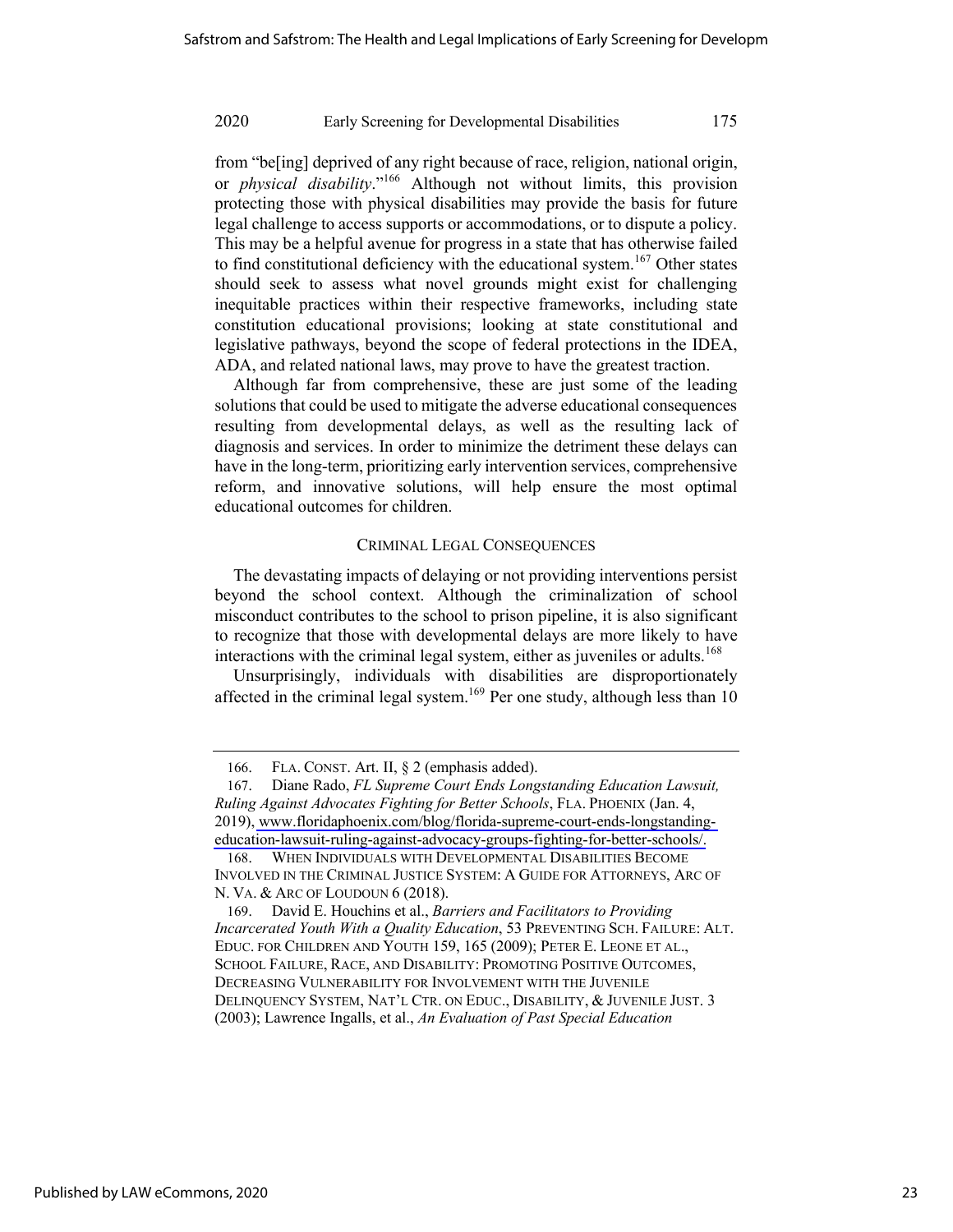percent of public school students are identified as having a disability, children with a diagnosed disability "make up 32 percent of youth in juvenile detention centers."170 However, as the Department of Education has acknowledged, estimates "of incarcerated youth with disabilities typically range from 30 percent to 60 percent, with some estimates as high as 85 percent."<sup>171</sup> Nationally, about 54,000 youth reside in a juvenile correctional facility at any given time.<sup>172</sup> Upon entering the criminal legal system, students with or without a diagnosis lose prospective protections.<sup>173</sup> For instance, the IDEA "allows states to refuse to provide a free, appropriate education to incarcerated individuals aged eighteen to twenty-one who would otherwise be eligible if, by age eighteen, they have not been identified as disabled under the statute."<sup>174</sup> It also exempts states of their obligation to provide transition services or to even test juveniles who are sentenced and placed in adult facilities.<sup>175</sup>

This is because individuals with a disability are overrepresented at every stage of interacting with law enforcement. Individuals with a disability are arrested more frequently and are often in conditions more likely to result in interactions with law enforcement.<sup>176</sup> They are also over two-thirds more likely to be arrested for low-level crimes if displaying symptoms of mental disability than if not.<sup>177</sup> Individuals with a disability received higher

173. Simoneau, *supra* note 130, at 90.

176. MENTALLY ILL OFFENDERS IN THE CRIMINAL JUSTICE SYSTEM: AN ANALYSIS & PRESCRIPTION, SENTENCING PROJECT 7 (2002),

[www.sentencingproject.org/doc/publications/sl\\_mentallyilloffenders.pdf \(](http://www.sentencingproject.org/doc/publications/sl_mentallyilloffenders.pdf)citing the Bureau of Justice Statistics, "prisoners with mental illness were twice as likely as other inmates to have been homeless prior to their arrest; forty percent were unemployed; and nearly half said they were binge drinkers").

177. Linda Teplin, *Criminalizing Mental Disorder: The Comparative Arrest Rate Of The Mentally Ill*, 39 AM. PSYCHOLOGIST 794, 799 (Jul. 1, 1984); *see also* ROBERT BERNSTEIN & TAMMY SELTZER, *THE ROLE OF MENTAL HEALTH COURTS IN THE CRIMINAL JUSTICE SYSTEM* 2 (BAZELON CTR., 2003) (stating that a study of Chicago police found encounters that arrest rates for people with mental illness were almost twice as high as arrest rates for those without for the same offenses: 47 percent vs. 28 percent, respectively).

*Programs and Services Provided to Incarcerated Young Offenders*, 16 J. OF AT-RISK ISSUES 25, 27 (2011).

<sup>170.</sup> Carone, *supra* note 138, at 140.

<sup>171.</sup> *Supporting Youth with Disabilities in Juvenile Corrections*, U.S. DEP'T OF EDUC.: OFF. SPECIAL EDUC. & REHABILITATIVE SERVS. (May 23, 2017), [sites.ed.gov/osers/2017/05/supporting-youth-with-disabilities-in-juvenile](http://sites.ed.gov/osers/2017/05/supporting-youth-with-disabilities-in-juvenile-corrections/)[corrections/.](http://sites.ed.gov/osers/2017/05/supporting-youth-with-disabilities-in-juvenile-corrections/)

<sup>172.</sup> *Id.*

<sup>174.</sup> *Id.*

<sup>175.</sup> *Id.*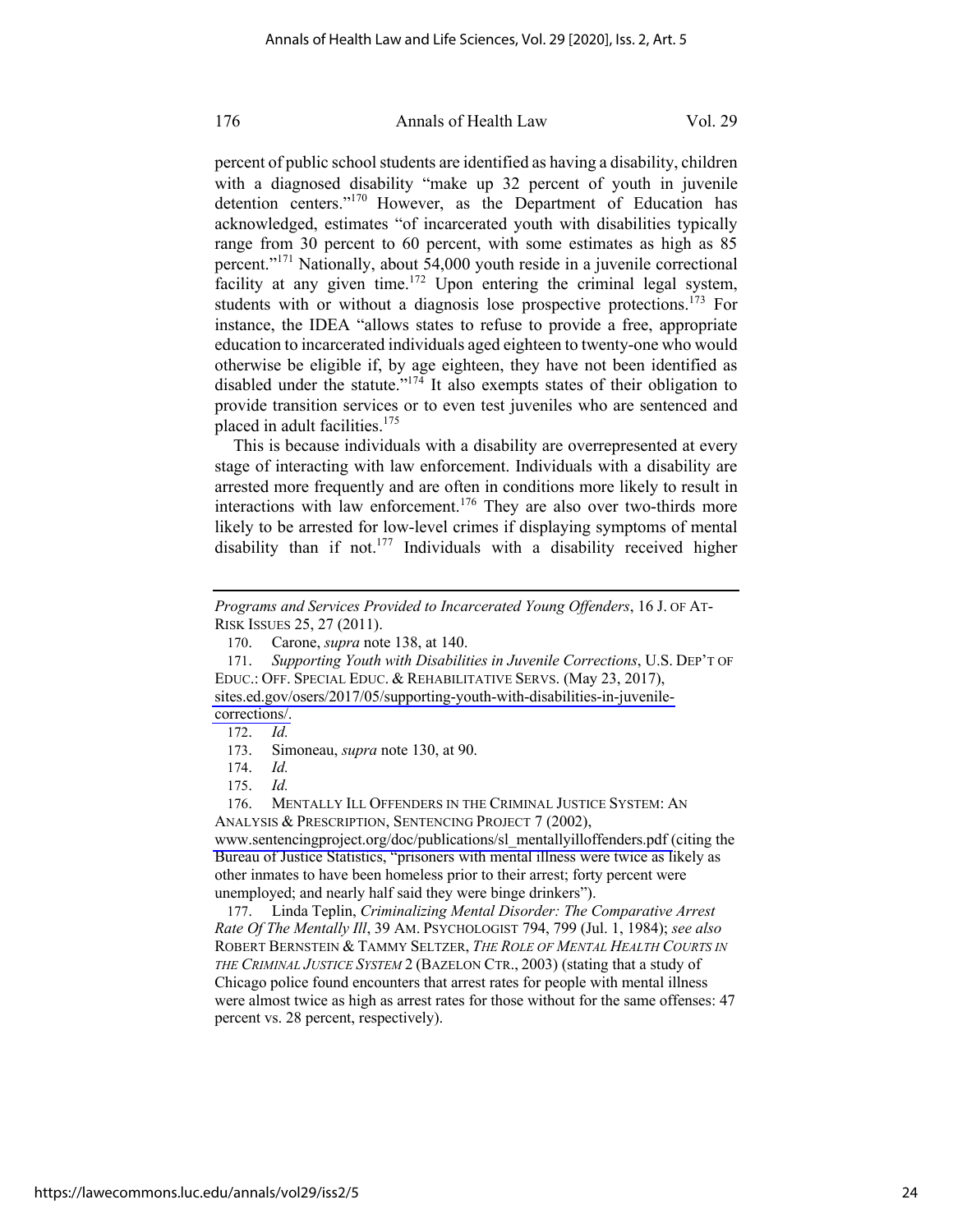sentences, with stays in jails that are up to eight times longer than those without mental disabilities.<sup>178</sup> They are also more likely to be denied for parole or early release.<sup>179</sup> Finally, people with disabilities return to prison more frequently and more quickly than those without a disability.<sup>180</sup>

Yet, there is a range of solutions available here, too, to address the challenges that a lack of early identification and treatment can have over an individual's life course. There are a host of proposed reforms—ranging from sentencing reform<sup>181</sup> to legalization and expungement efforts<sup>182</sup>—that would undoubtedly have positive effects for many currently incarcerated individuals, including those with developmental delays. There are also broad efforts to ensure full inclusion for those individuals seeking to exercise their

<sup>178.</sup> Michael Ollove, *Getting the Mentally Ill Out of Jails*, STATELINE (Apr. 7, 2017), [www.pewtrusts.org/en/research-and-](http://www.pewtrusts.org/en/research-and-analysis/blogs/stateline/2017/04/07/getting-the-mentally-ill-out-of-jails)

[analysis/blogs/stateline/2017/04/07/getting-the-mentally-ill-out-of-jails.](http://www.pewtrusts.org/en/research-and-analysis/blogs/stateline/2017/04/07/getting-the-mentally-ill-out-of-jails)

<sup>179.</sup> *See* COUNCIL OF STATE GOV'TS, CRIMINAL JUSTICE/MENTAL HEALTH CONSENSUS PROJECT 9 (2013) (discussing that the average stay at Riker's Island Jail is 42 days compared to 215 days for inmates with mental illness); *see also*  PAULA M. DITTON, BUREAU OF JUSTICE STATISTICS, SPECIAL REPORT: MENTAL HEALTH AND TREATMENT OF INMATES AND PROBATIONERS 8 (1999) (showing inmates with disabilities are sentenced to an average of 15 more months in prison compared to other inmates with similar convictions); *see also* STANFORD JUSTICE ADVOCACY PROJECT, CONFRONTING CALIFORNIA'S CONTINUING PRISON CRISIS: PREVALENCE AND SEVERITY OF MENTAL ILLNESS AMONG CALIFORNIA PRISONERS ON THE RISE 2 (2017) (explaining that, "[o]n average, prisoners with mental illness in California receive sentences that are 12 percent longer than prisoners convicted of the same crimes but without mental health diagnoses"); *see also* Verified Complaint at 4, *Prisoner A v. State of Vermont et al.*, No. 2:15-CV-00221 (dismissed Oct. 15, 2012) (stating "Plaintiffs minimum sentence was served on July 13, 2013, but he continues to be held at Southern State Correctional Facility because of the failure of Defendants to have a reasonably functional system in place to identify and implement appropriate disability-related supports in the community to prevent continued, unnecessary and harmful institutionalization").

<sup>180.</sup> Jacques Baillargeon, et al., *Parole Revocation Among Prison Inmates with Psychiatric and Substance Use Disorders*, 60 PSYCHIATRIC SERVS. 1516, 1519 (2009); Jacques Baillargeon et al., *Psychiatric Disorders and Repeat Incarcerations: The Revolving Prison Door*, 166 AM. J. PSYCHIATRY 103, 105 (2009).

<sup>181.</sup> German Lopez, *The First Step Act, Congress's Criminal Justice Reform Bill, Explained*, VOX (Dec. 11, 2018), [www.vox.com/future-](http://www.vox.com/future-perfect/2018/12/3/18122392/first-step-act-criminal-justice-reform-bill-congress)

[perfect/2018/12/3/18122392/first-step-act-criminal-justice-reform-bill-congress.](http://www.vox.com/future-perfect/2018/12/3/18122392/first-step-act-criminal-justice-reform-bill-congress) 182. Robert McCoppin, *Getting Marijuana Convictions Expunged in Illinois:* 

*What You Need to Know About the Process*, CHI. TRIBUNE (Aug. 30, 2019), [www.chicagotribune.com/marijuana/illinois/ct-cb-weed-conviction-expunged](http://www.chicagotribune.com/marijuana/illinois/ct-cb-weed-conviction-expunged-illinois-20190917-o2jrwf43trefbnb54efohdmwzu-story.html)[illinois-20190917-o2jrwf43trefbnb54efohdmwzu-story.html.](http://www.chicagotribune.com/marijuana/illinois/ct-cb-weed-conviction-expunged-illinois-20190917-o2jrwf43trefbnb54efohdmwzu-story.html)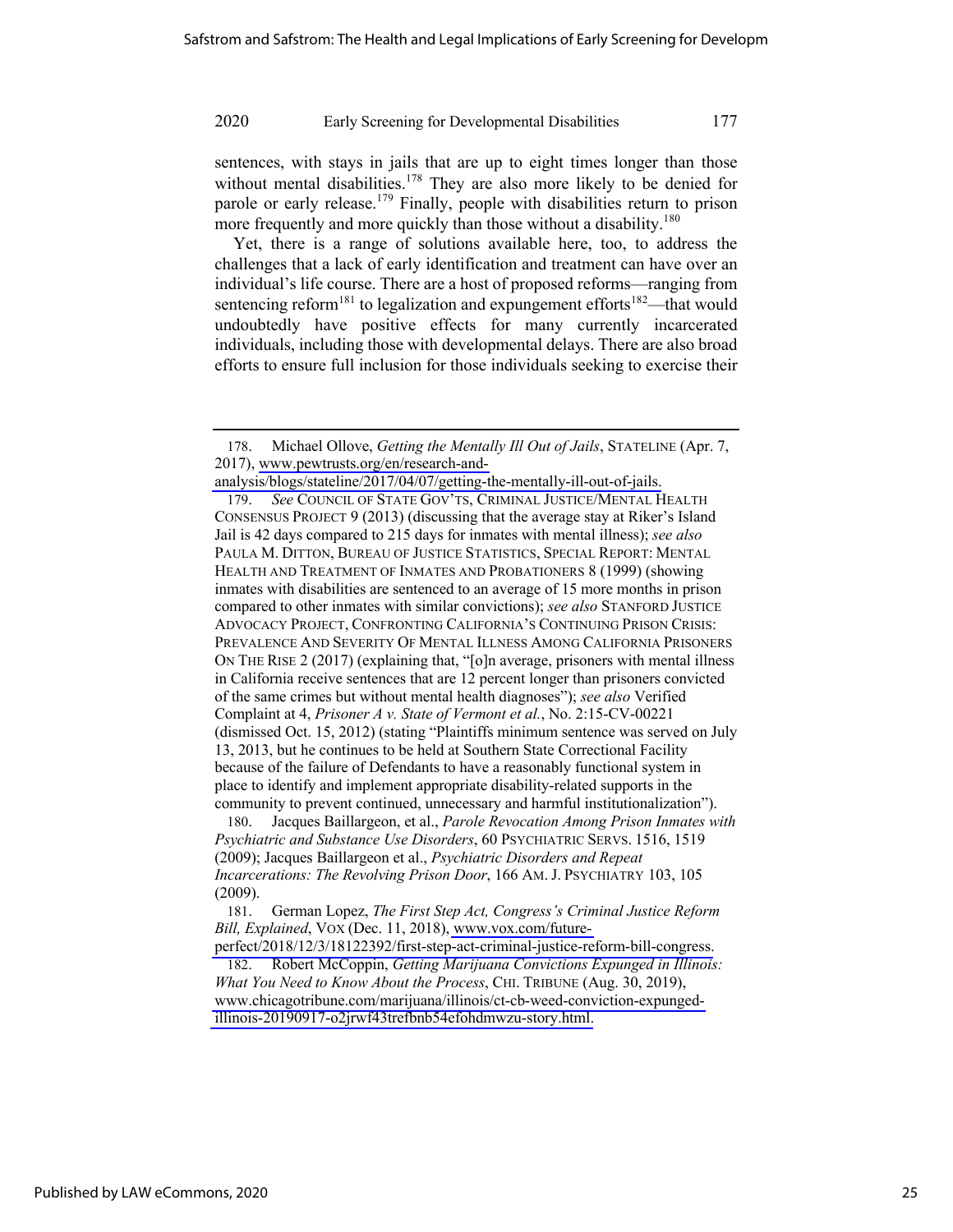rights post-incarceration.<sup>183</sup> However, there are also targeted efforts that could have a unique impact on persons with special needs.

For instance, the use of crisis intervention teams (CIT) or other specialized response units aim to help meet the unique needs of those who are in crisis.<sup>184</sup> This is significant because it is estimated that at least half of the people shot and killed each year by police are people with disabilities.<sup>185</sup> Although many of these individuals may be suffering from a mental health crisis, individuals with autism, deafness, or a disability that may be mistaken for intoxication such as diabetes or epilepsy, are also at an increased risk.<sup>186</sup>

There is also the need for treatment and diversionary programs to better respond to an individual's mental health, substance abuse, or other needs outside of a jail or prison setting. At least one estimate has suggested that nearly 65 percent of local jail populations are demonstrating some type of mental disability or illness.<sup>187</sup> Yet it is possible for intervention programming to reduce rates of recidivism, and accordingly, reduce the jail population.<sup>188</sup> This would not only provide more appropriate treatment for those in need of services, but would lead to significant savings.<sup>189</sup> Additionally, front-end evaluations as individuals come into contact with the criminal legal system would also provide information relevant to treatment and care. Although diversion should be the primary goal, increased health access, mental health

[www.pressherald.com/interactive/maine\\_police\\_deadly\\_force\\_series\\_day\\_1/.](http://www.pressherald.com/interactive/maine_police_deadly_force_series_day_1/)

186. Perry & Carter-Long, *supra* note 184.

188. Marissa Gerber, *Mental Illness Program Could Transform LA County Justice System*, L.A. TIMES (Sept. 17, 2014),

189. COUNCIL OF ECON. ADVISERS, RETURNS OF INVESTMENTS IN RECIDIVISM-REDUCING PROGRAMS 1 (2018).

<sup>183.</sup> Matt Vasilogambros, *Voting Rights Restoration Gives Felons a Voice in More States*, FLA. PHOENIX (Jan. 6, 2020),

[www.floridaphoenix.com/2020/01/06/voting-rights-restoration-gives-felons-a](http://www.floridaphoenix.com/2020/01/06/voting-rights-restoration-gives-felons-a-voice-in-more-states/)[voice-in-more-states/.](http://www.floridaphoenix.com/2020/01/06/voting-rights-restoration-gives-felons-a-voice-in-more-states/)

<sup>184.</sup> David M. Perry & Lawrence Carter-Long, *How Misunderstanding Disability Leads to Police Violence*, ATLANTIC (May 6, 2014),

[timeli.info/item/1601815/The\\_Atlantic\\_Health/How\\_Misunderstanding\\_Disability](http://timeli.info/item/1601815/The_Atlantic_Health/How_Misunderstanding_Disability_Leads_to_Police_Violence) Leads to Police Violence.

<sup>185.</sup> *Deadly Force: Police & The Mentally Ill*, PORTLAND PRESS HERALD (2012),

<sup>187.</sup> *Study Finds More Than Half of All Prison and Jail Inmates Have Mental Health Problems*, BUREAU OF JUST. STATISTICS (Sept. 6, 2006), [www.bjs.gov/content/pub/press/mhppjipr.cfm.](http://www.bjs.gov/content/pub/press/mhppjipr.cfm)

[www.latimes.com/local/countygovernment/la-me-mental-health-courts-20140918](http://www.latimes.com/local/countygovernment/la-me-mental-health-courts-20140918-story.html) [story.html](http://www.latimes.com/local/countygovernment/la-me-mental-health-courts-20140918-story.html) (reporting that a Florida program started in 2000 to divert low-level misdemeanor offenders with psychiatric disabilities reduced recidivism rates from 72% to 20%, cut the local jail population nearly in half, and allowed the county to close a jail.)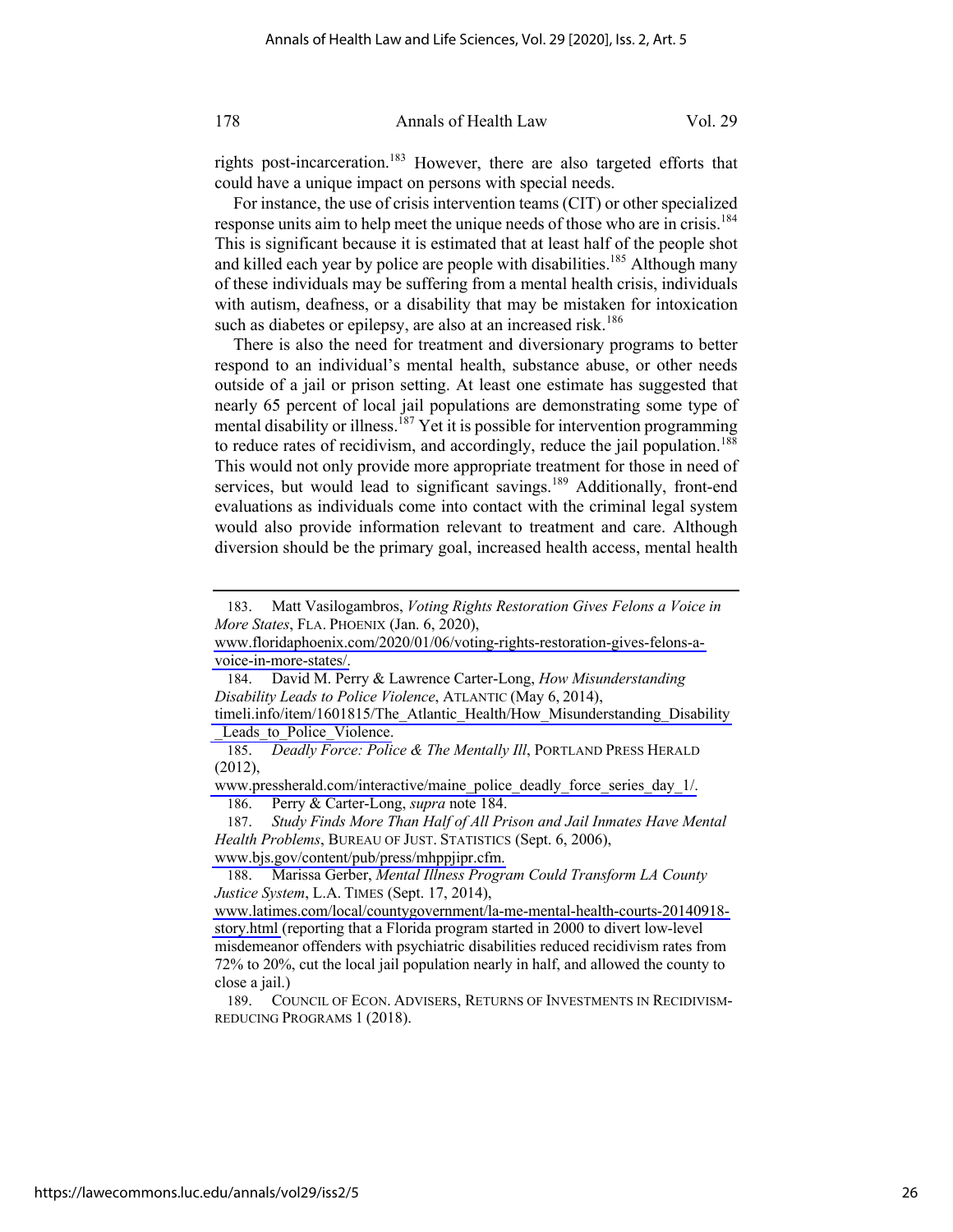services, and other forms of treatment should be provided as needed even within the jail or prison context. The connection between mental health and criminal legal system reforms should serve as a foundation for future reform efforts.190

In addition, legal professionals also play an important role in ensuring that individuals who interact with the criminal legal system are protected. Attorneys should increase their health and developmental fluency so as to be aware of and more easily identify prospective signs of developmental delay or mental illness that would indicate need for evaluation or treatment.<sup>191</sup> While advocates seek to reform diminished capacity defenses, they should also utilize them as appropriate, including affirmatively requesting testing.<sup>192</sup> Legal advocates should also insist upon parity between resources allotted to the prosecution and defense in order to avoid distortions in the adversarial system.<sup>193</sup> Moreover, enhancing medical-legal partnerships can best leverage both medical and legal services to advance health and wellness.<sup>194</sup>

Although there are many other reforms that would have large-scale benefits, these are among some of the most important changes to significantly assist those with developmental disabilities. Especially in the criminal legal context, it is important to recognize that "people of color with disabilities face myriad and complex forms of intersectional discrimination that are distinct from the discrimination experienced by either people of color or people with disabilities generally."195 Continuing to collect data and dedicating research efforts to understanding this issue can help illuminate next steps to adequately remedy the intersectional discrimination faced by differently abled individuals within the criminal legal system.

194. *The Need*, MILKEN INST. SCH. OF PUB. HEALTH, [medical-](http://medical-legalpartnership.org/need)

<sup>190.</sup> John Hanna, *AG: Mental Health Treatment Funding Key to Kan. Criminal Justice Reform*, HAYSPOST & EAGLE RADIO (Jan 1, 2020, 2:59 PM), [hayspost.com/posts/5e0d082b57544d3fe90e8a19.](http://hayspost.com/posts/5e0d082b57544d3fe90e8a19)

<sup>191.</sup> *See* Marie Albiges, *Virginia Wants to Help People with Mental Illness Navigate the Criminal Justice System*, DAILY PRESS (Nov. 9, 2018), [www.dailypress.com/virginia/dp-nw-mental-health-jails-initiative-20181109](http://www.dailypress.com/virginia/dp-nw-mental-health-jails-initiative-20181109-story.html) [story.html](http://www.dailypress.com/virginia/dp-nw-mental-health-jails-initiative-20181109-story.html) (recounting an instance of an attorney recognizing the defendant suffered from a mental illness).

<sup>192.</sup> VA. DEP'T OF BEHAVIORAL HEALTH & DEVELOPMENTAL SERVS., SECTION 1: THE INSANITY DEFENSE & THE NGRI FINDING 3, 10 (2016).

<sup>193.</sup> Ned Oliver, *Most Public Defenders in Richmond Make Less Than a Secretary in the Prosecutor's Office. They Want a Raise*, VA. MERCURY (Sept. 30, 2019), [www.virginiamercury.com/2019/09/30/most-public-defenders-in-richmond](http://www.virginiamercury.com/2019/09/30/most-public-defenders-in-richmond-make-less-than-a-secretary-in-the-prosecutors-office-they-want-a-raise/)[make-less-than-a-secretary-in-the-prosecutors-office-they-want-a-raise/.](http://www.virginiamercury.com/2019/09/30/most-public-defenders-in-richmond-make-less-than-a-secretary-in-the-prosecutors-office-they-want-a-raise/)

[legalpartnership.org/need](http://medical-legalpartnership.org/need) (last visited Apr. 5, 2020).

<sup>195.</sup> Abrokwa, *supra* note 134, at 47.